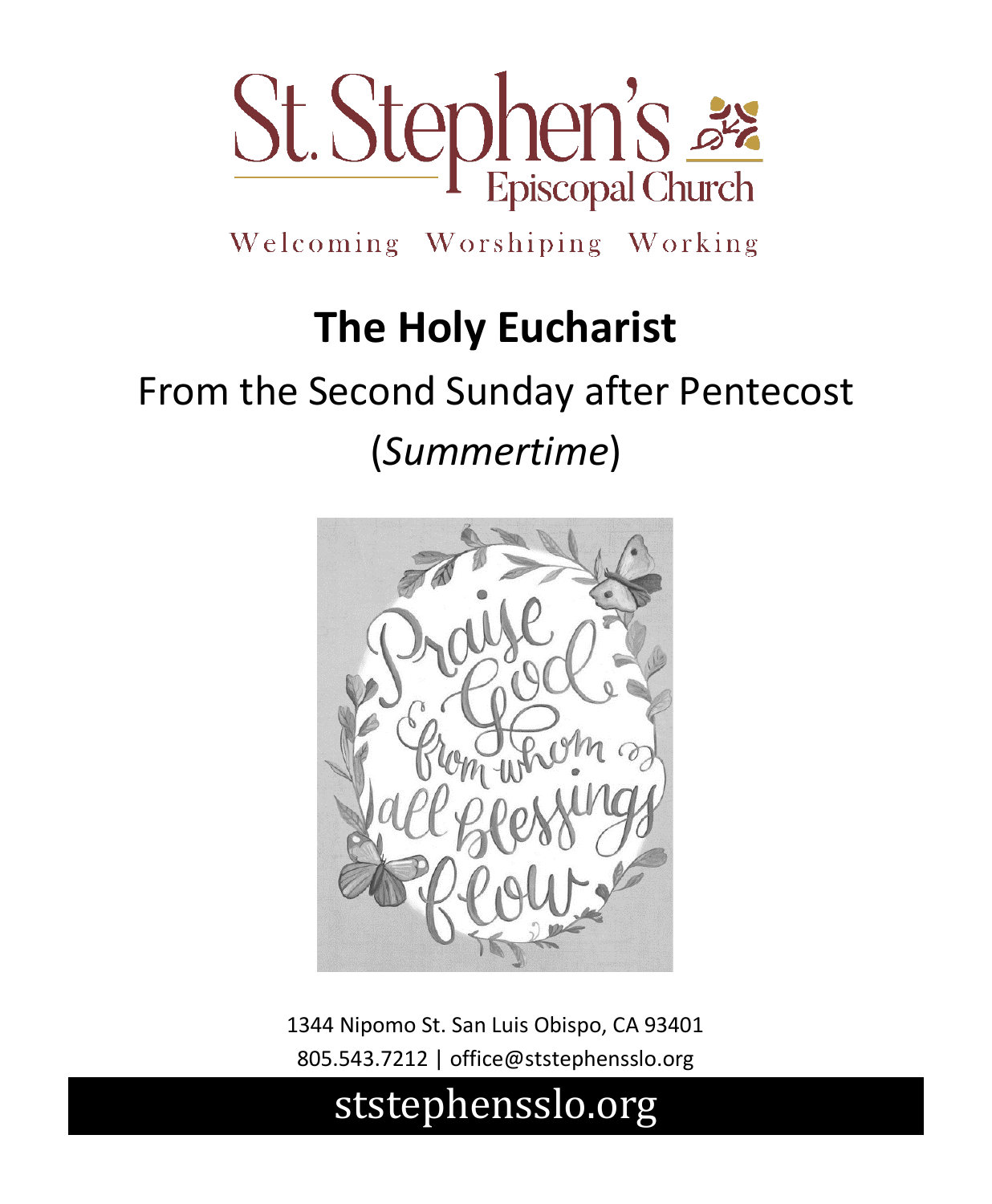Introduction to the Season of the Sundays after Pentecost



The season after Pentecost Sunday, according to the calendar of the church year, begins on the Monday following Pentecost, and continues through most of the summer and autumn. It may include as many as 28 Sundays, depending on the date of Easter. This includes Trinity Sunday which is the First Sunday after Pentecost. This service booklet for St. Stephen's, however, is used from the Sunday after Trinity Sunday through to Creation Sunday, the first Sunday of September. The BCP provides proper collects and readings for the Sundays of this season. This period is also understood by some as "ordinary time," a period of the church year not dedicated to a particular season or observance. It is

sometimes referred to as the "Green Season" due to the liturgical color, and hence a season of growth. *– "An Episcopal Dictionary of the Church, A User-Friendly Reference for Episcopalians", Church Publishing Incorporated*

St. Stephen's Episcopal Church welcomes all persons to an open, caring Christian community that seeks to follow the example of Jesus Christ. Wherever you may be on your spiritual path, you are invited to worship, study and work with us. St. Stephen's is a congregation of families and singles, children and seniors, and a diversity of ethnicities, races, sexual orientations, interests, and backgrounds. We are followers of Jesus, guided by His teaching and example to love God and our neighbor. We welcome all people regardless of age, gender, sexual orientation, marital status, racial background, mental or physical ability, recovery, political belief, economic condition, and all other expressions of what it means to be human. We invite you to worship with us and walk with us no matter where you are on your spiritual journey.

- This booklet contains the order of service and prayers and music that are used every Sunday for a certain period. There is also a smaller insert with this Sunday's hymns and readings. Hymns are in the blue book in the pew rack: The Hymnal 1982.
- We have two services on Sunday morning: 8am and 10am. At 10am, children can remain with you in the service, or participate in Sunday School classes. Ask the usher for directions.
- After the service you are invited to be seated for the Postlude music or go quietly in peace after the blessing.
- Refreshments are provided in the Parish Hall behind the church after the 10am service.

*Whoever you are, and wherever you are on your spiritual journey, St. Stephen's welcomes you!*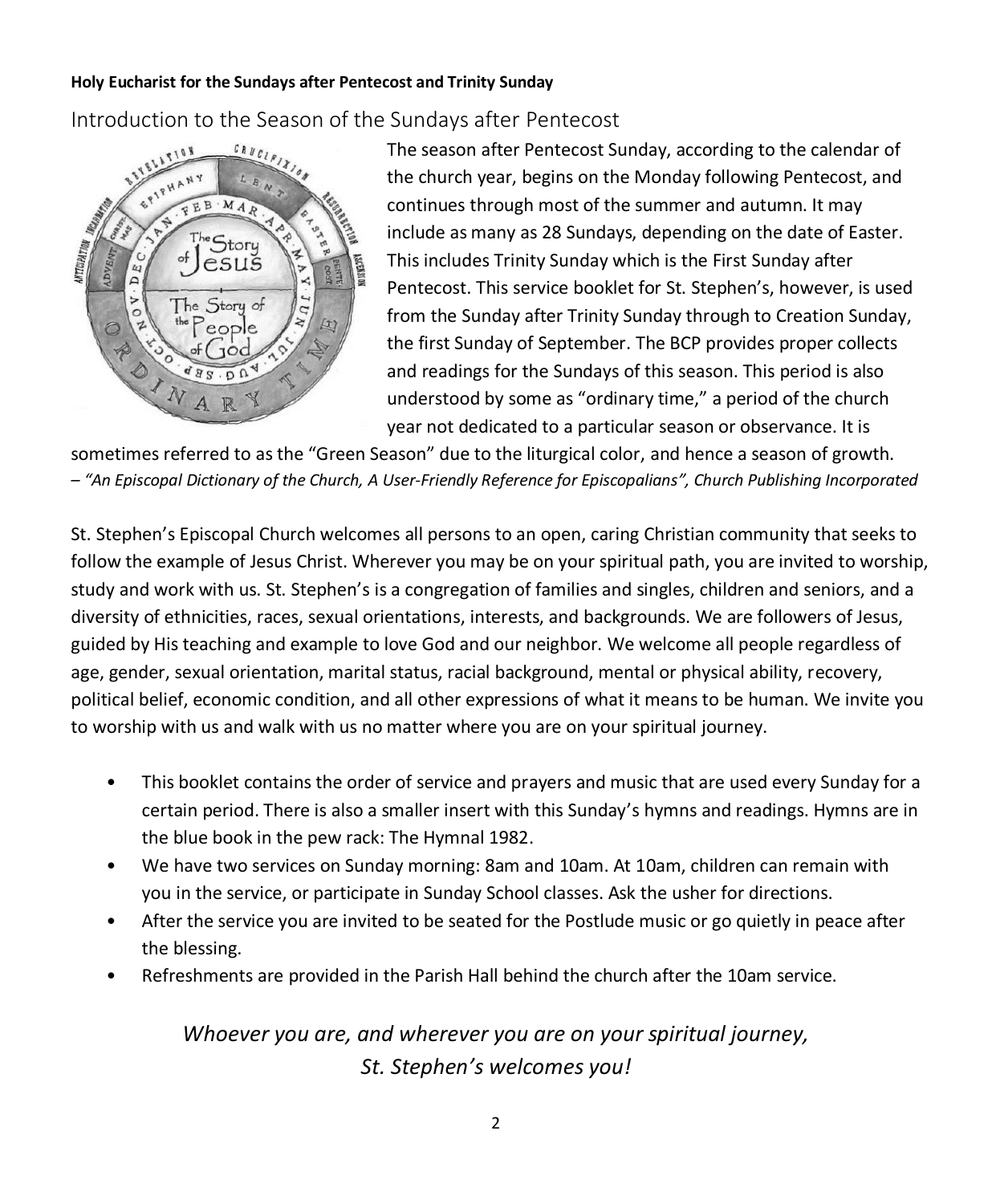The Liturgy of the Word

Processional Hymn

*Hymns numbers are listed on the hymn board above the first pew on the righthand side. Most hymns are in the blue "Hymnal 1982" or in the bulletin.* 

Opening Acclamation

Blessed be the One, Holy, and Living God. **Glory to God for ever and ever. Amen.**

**Almighty God,** 

**to You all hearts are open, all desires known, and from You no secrets are hid: Cleanse the thoughts of our hearts by the inspiration of Your Holy Spirit, that we may perfectly love You, and worthily magnify Your holy Name; through Christ our Lord. Amen.**

The Gloria

*The People and Ministers say at 8am and sing at 10am*

**Glory to God in the highest, and peace to His people on earth. Lord God, heavenly King, almighty God and Father, we worship You, we give You thanks, we praise You for Your glory. Lord Jesus Christ, only Son of the Father, Lord God, Lamb of God, You take away the sin of the world: have mercy on us; You are seated at the right hand of the Father: receive our prayer. For You alone are the Holy One, You alone are the Lord, You alone are the Most High, Jesus Christ, with the Holy Spirit, in the glory of God the Father. Amen**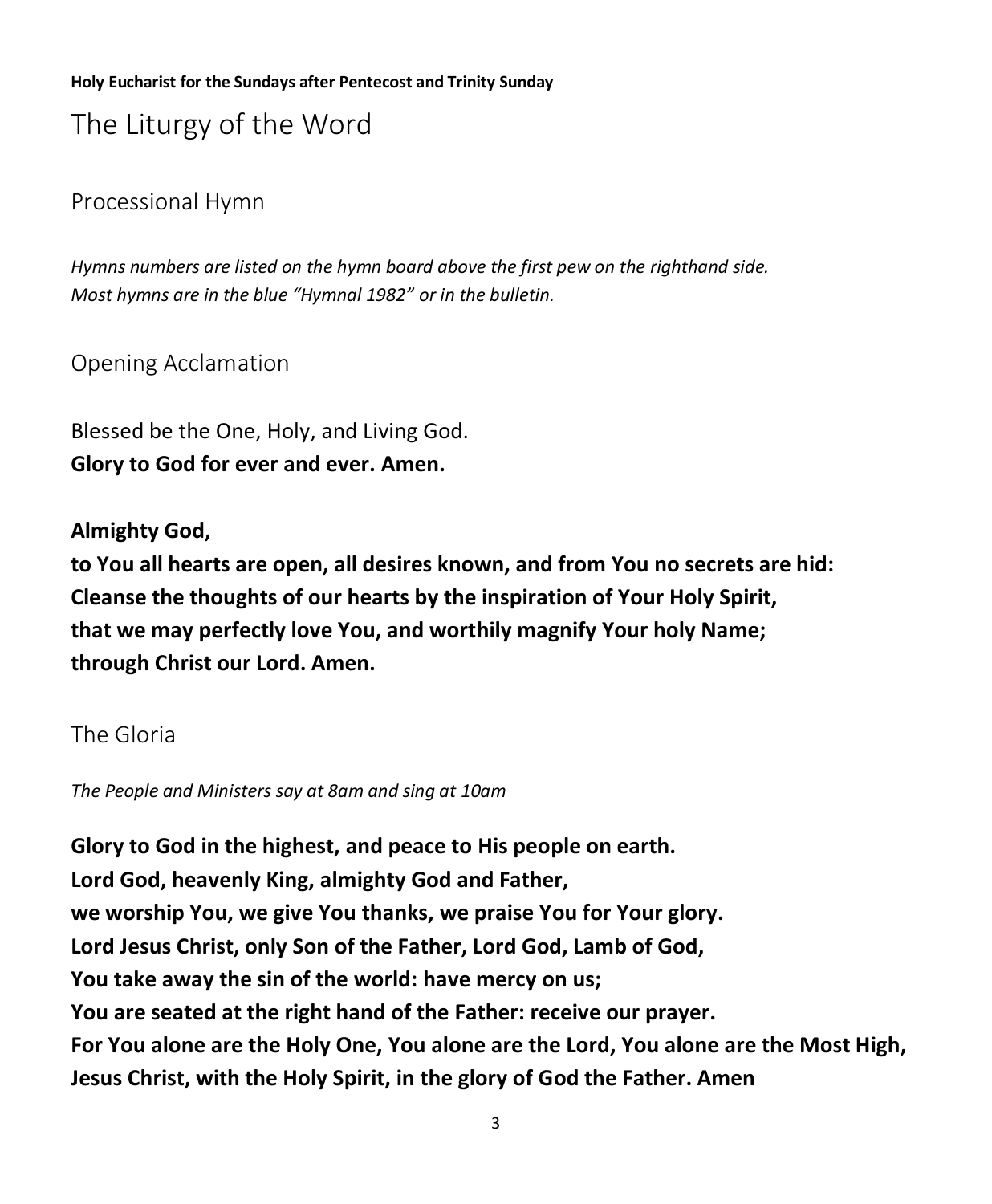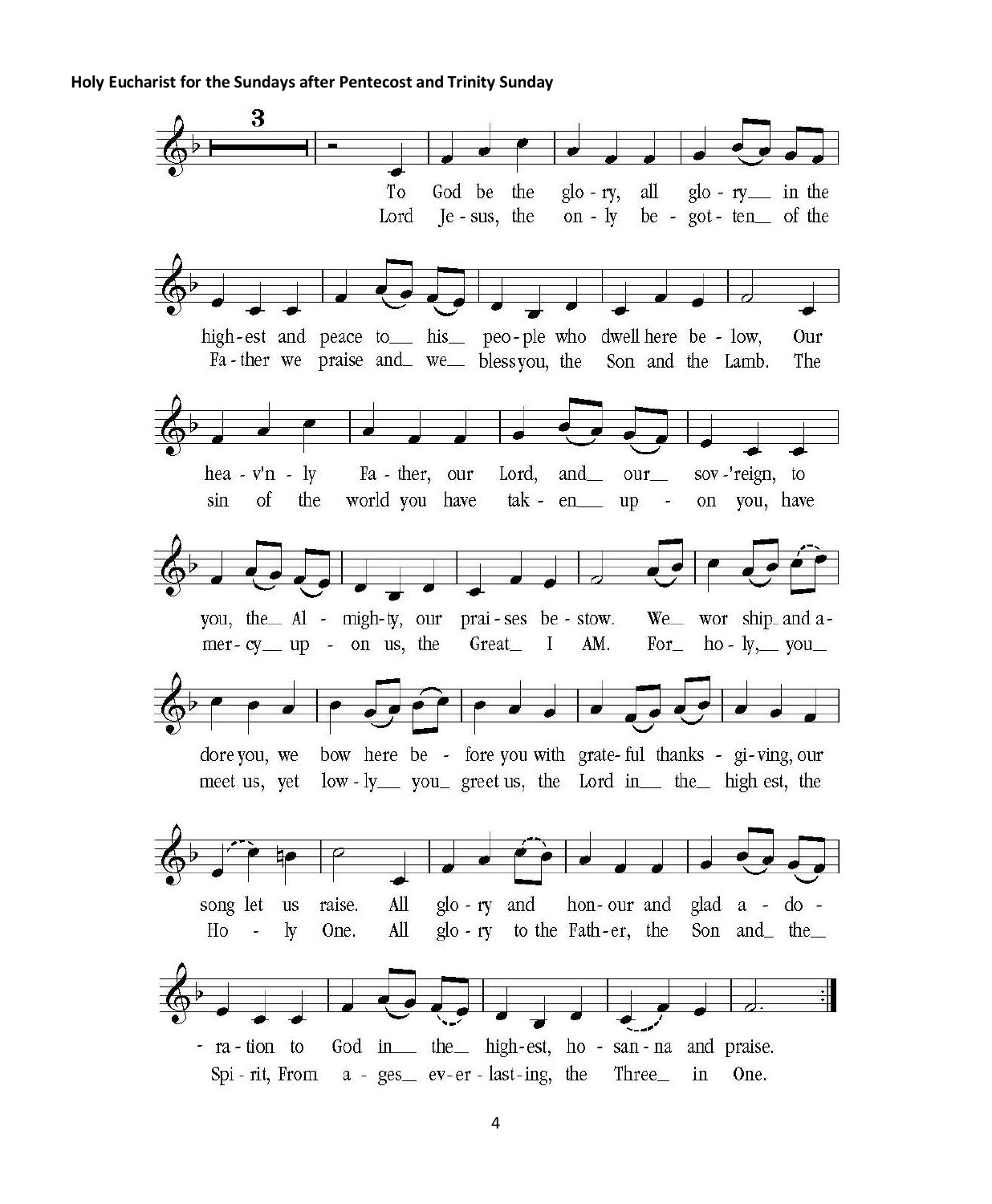The Collect of the Day

The Lord be with you. **And also with you.**

Let us pray.

*The priest says the Collect of the Day, and all respond* **Amen.**

*All sit.*

The Lessons

A Reading from...

*After each Reading, the Reader may say* The Word of the Lord. **Thanks be to God.**

The Psalm

*A Psalm is found in the bulletin and is said or sung to the following tune together.*

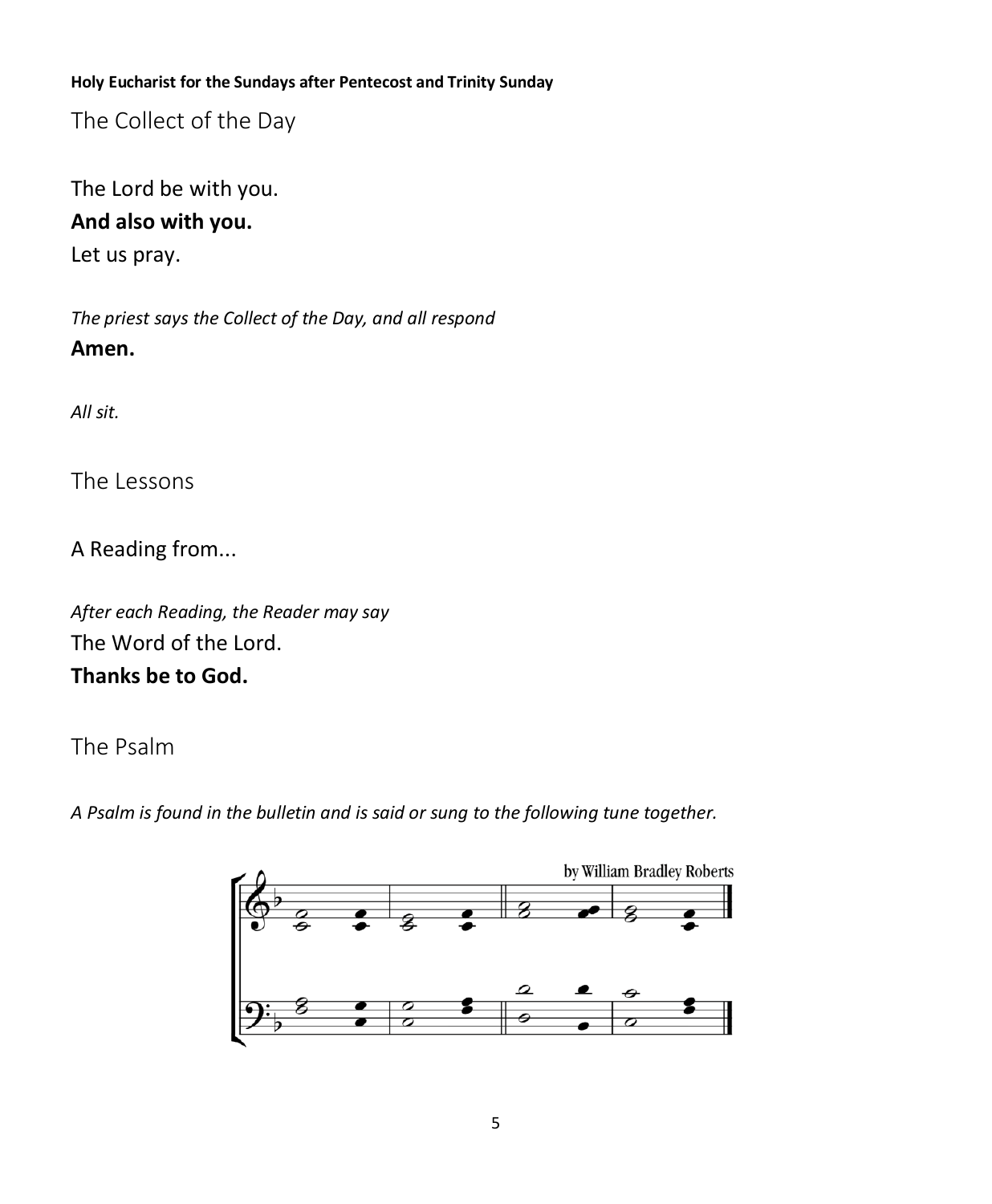Sequence Hymn

The Gospel

The Holy Gospel of our Lord Jesus Christ according to… **Glory to you, Lord Christ.**

*After the Gospel, the Reader says* The Gospel of the Lord. **Praise to you, Lord Christ.**

The Sermon

*We receive a response to the day's readings from the Preacher.*

An Affirmation of Faith

*All standing and facing the altar to proclaim one of the following Affirmations of Faith.*

**We believe in God the Father, from whom every family in heaven and on earth is named.**

**We believe in God the Son, who lives in our hearts through faith, and fills us with His love.**

**We believe in God the Holy Spirit, who strengthens us with power from on high.**

**We believe in one God; Father, Son and Holy Spirit. Amen.**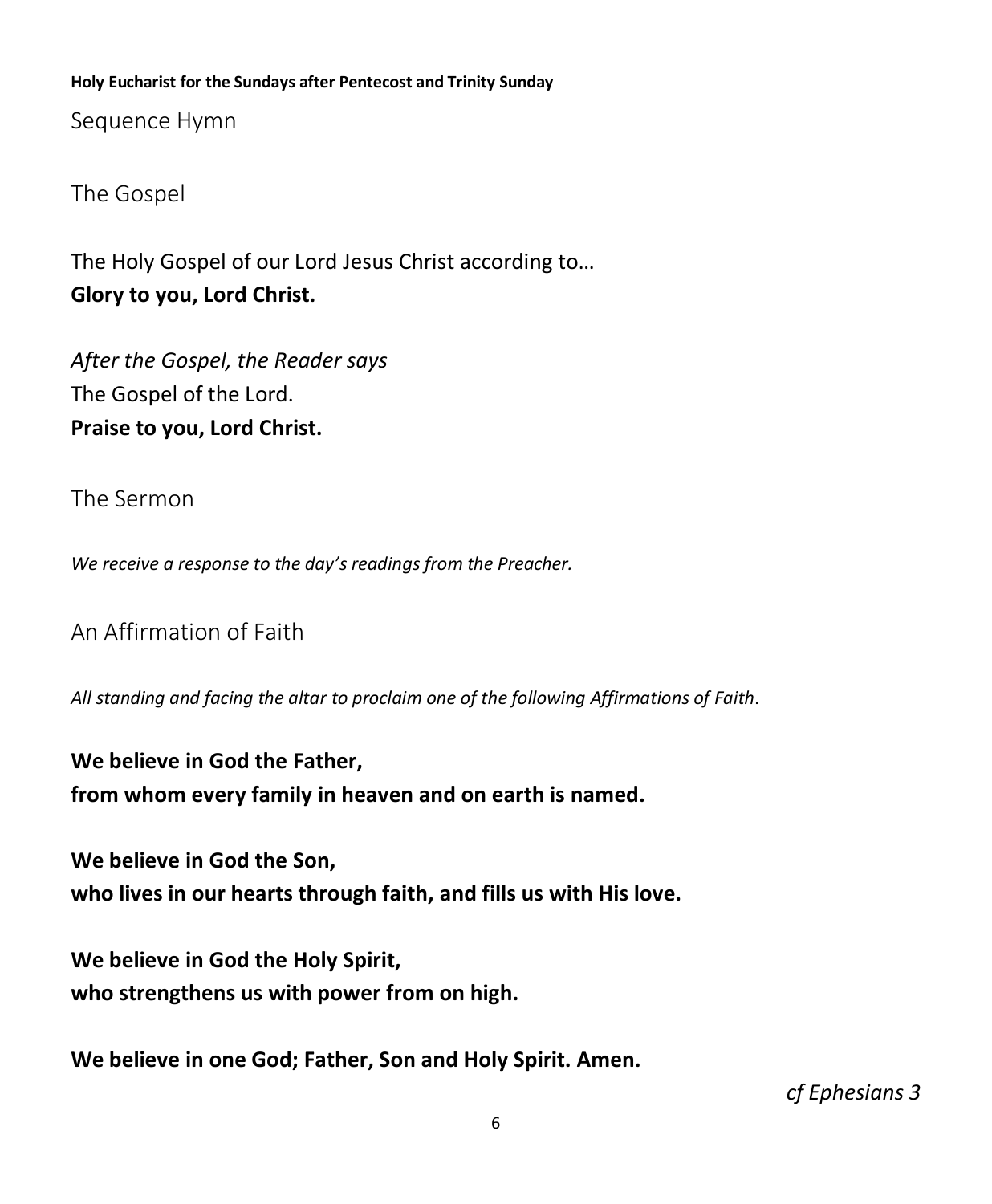**Holy Eucharist for the Sundays after Pentecost and Trinity Sunday** *or The Nicene Creed*

**We believe in one God, the Father, the Almighty, maker of heaven and earth, of all that is, seen and unseen.** 

**We believe in one Lord, Jesus Christ, the only Son of God, eternally begotten of the Father, God from God, Light from Light, true God from true God, begotten, not made, of one Being with the Father; through Him all things were made. For us and for our salvation He came down from heaven, was incarnate of the Holy Spirit and the Virgin Mary and became truly human. For our sake He was crucified under Pontius Pilate; He suffered death and was buried. On the third day He rose again in accordance with the Scriptures; He ascended into heaven and is seated at the right hand of the Father. He will come again in glory to judge the living and the dead, and His kingdom will have no end.** 

**We believe in the Holy Spirit, the Lord, the giver of life, who proceeds from the Father, who with the Father and the Son is worshiped and glorified, who has spoken through the prophets. We believe in one holy catholic and apostolic Church. We acknowledge one baptism for the forgiveness of sins. We look for the resurrection of the dead, and the life of the world to come. Amen.**

The Prayers of the People

*See the various forms of prayer found on page 15, 18, 20 or 23.*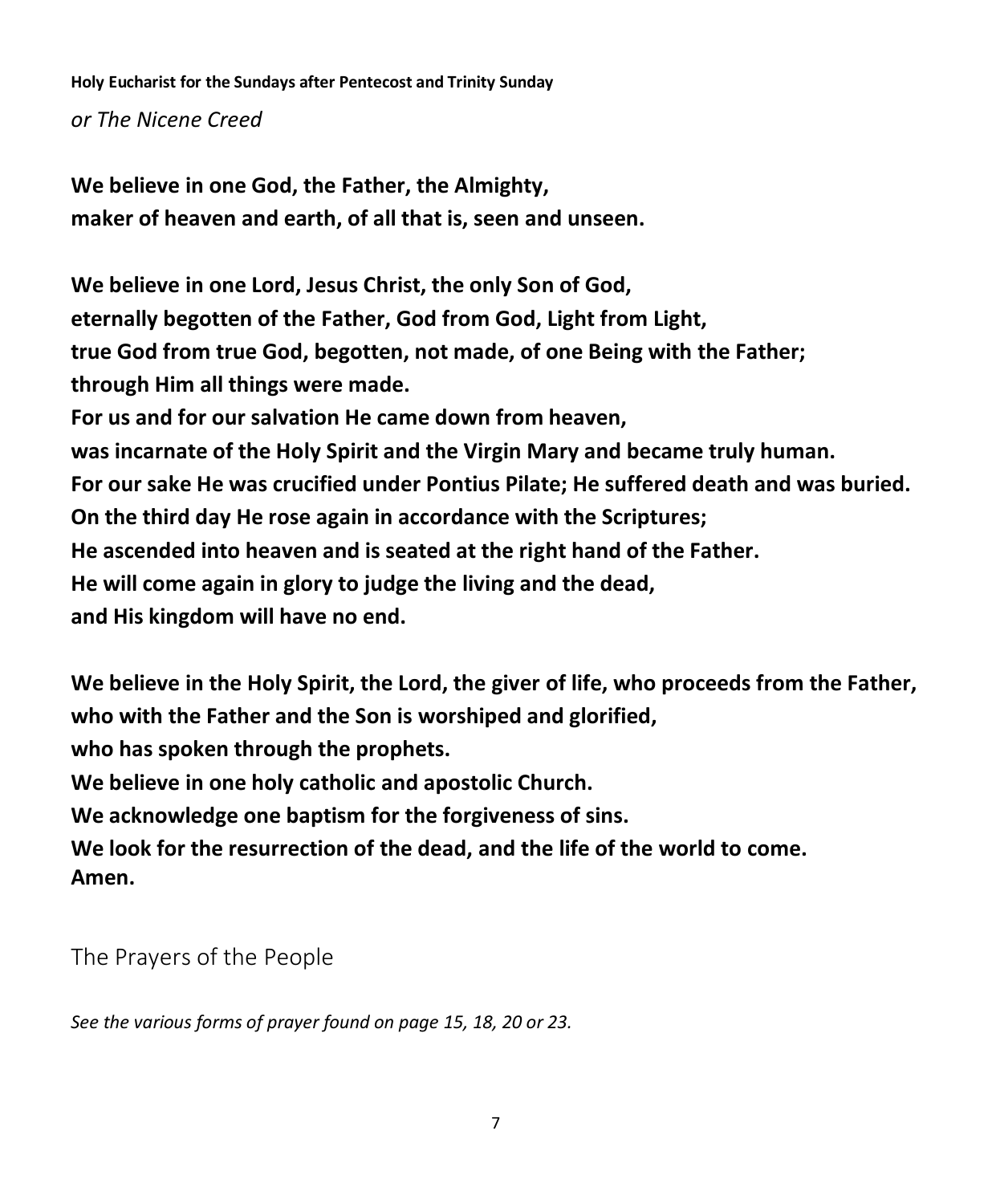The Confession and Absolution

Let us confess our sins against God and our neighbor.

*The people stand or kneel.*

**God of all mercy, we confess that we have sinned against You, opposing Your will in our lives. We have denied Your goodness in each other, in ourselves, and in the world You have created. We repent of the evil that enslaves us, the evil we have done, and the evil done on our behalf. Forgive, restore, and strengthen us through our Savior Jesus Christ, that we may abide in Your love and serve only Your will. Amen.**

Almighty God have mercy on you,

forgive you all your sins through our Lord Jesus Christ, strengthen you in all goodness, and by the power of the Holy Spirit keep you in eternal life. **Amen.**

The Peace

*The Priest introduces the Peace, and then*

The peace of Christ be always with you. **And also with you.**

*Then the Ministers and People may greet one another in the name of the Lord.*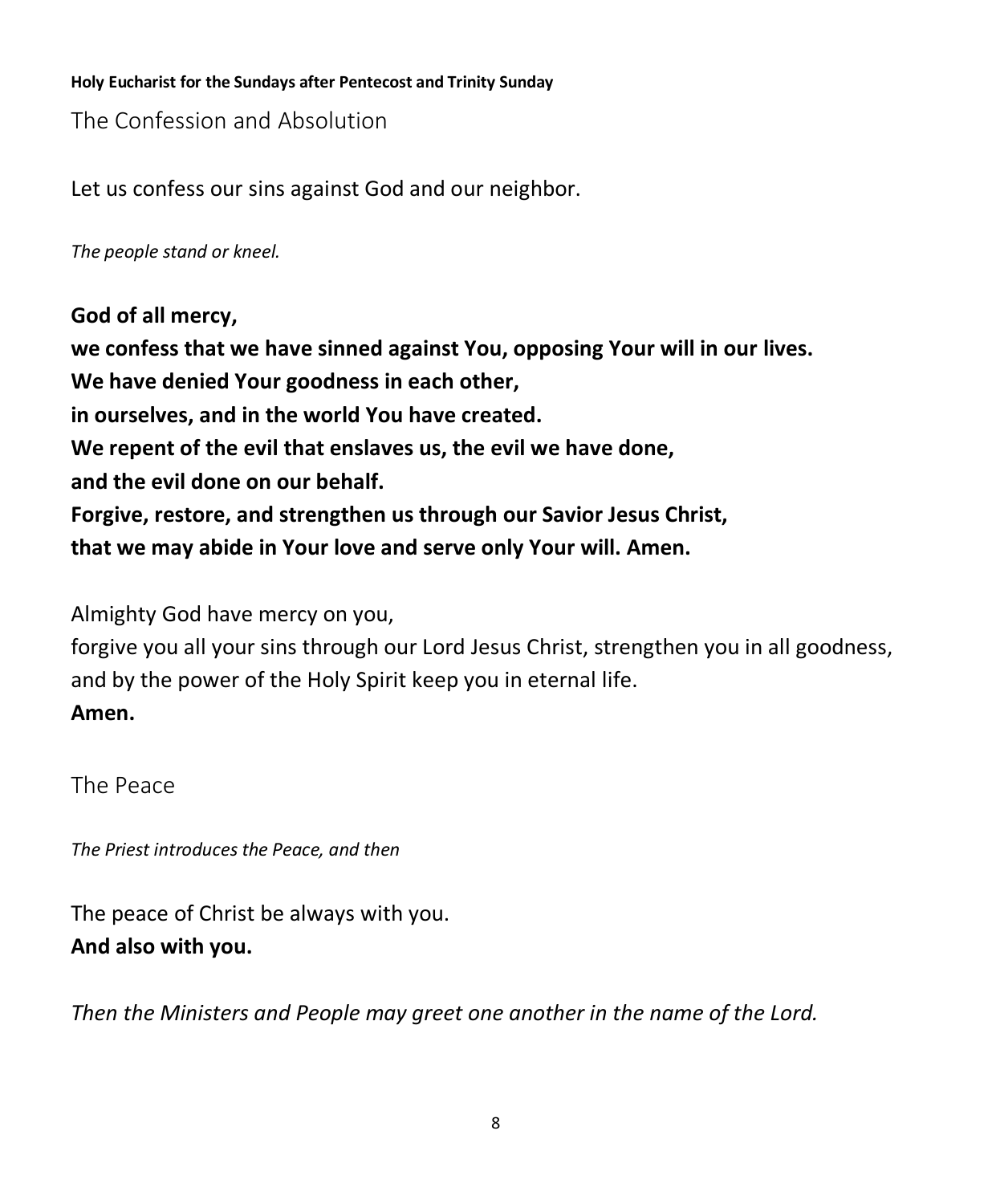Welcome, Birthdays, Anniversaries, Announcements

Birthdays

**O God, our times are in Your hand: Look with favor, we pray, on Your servant** *N***. as s/he begins another year. Grant that s/he may grow in wisdom and grace, and strengthen his/her trust in Your goodness all the days of his/her life; through Jesus Christ our Lord. Amen.**

Anniversaries

**Most gracious God, we praise You for the tender mercy and unfailing care revealed to us in Jesus the Christ and for the great joy and comfort bestowed upon us in the gift of human love. We give You thanks for** *N***. and** *N***., and the covenant of faithfulness they have made. Pour out the abundance of Your Holy Spirit upon them. Keep them in Your steadfast love; protect them from all danger; fill them with Your wisdom and peace; lead them in holy service to each other and the world; through Jesus Christ our Lord. Amen.**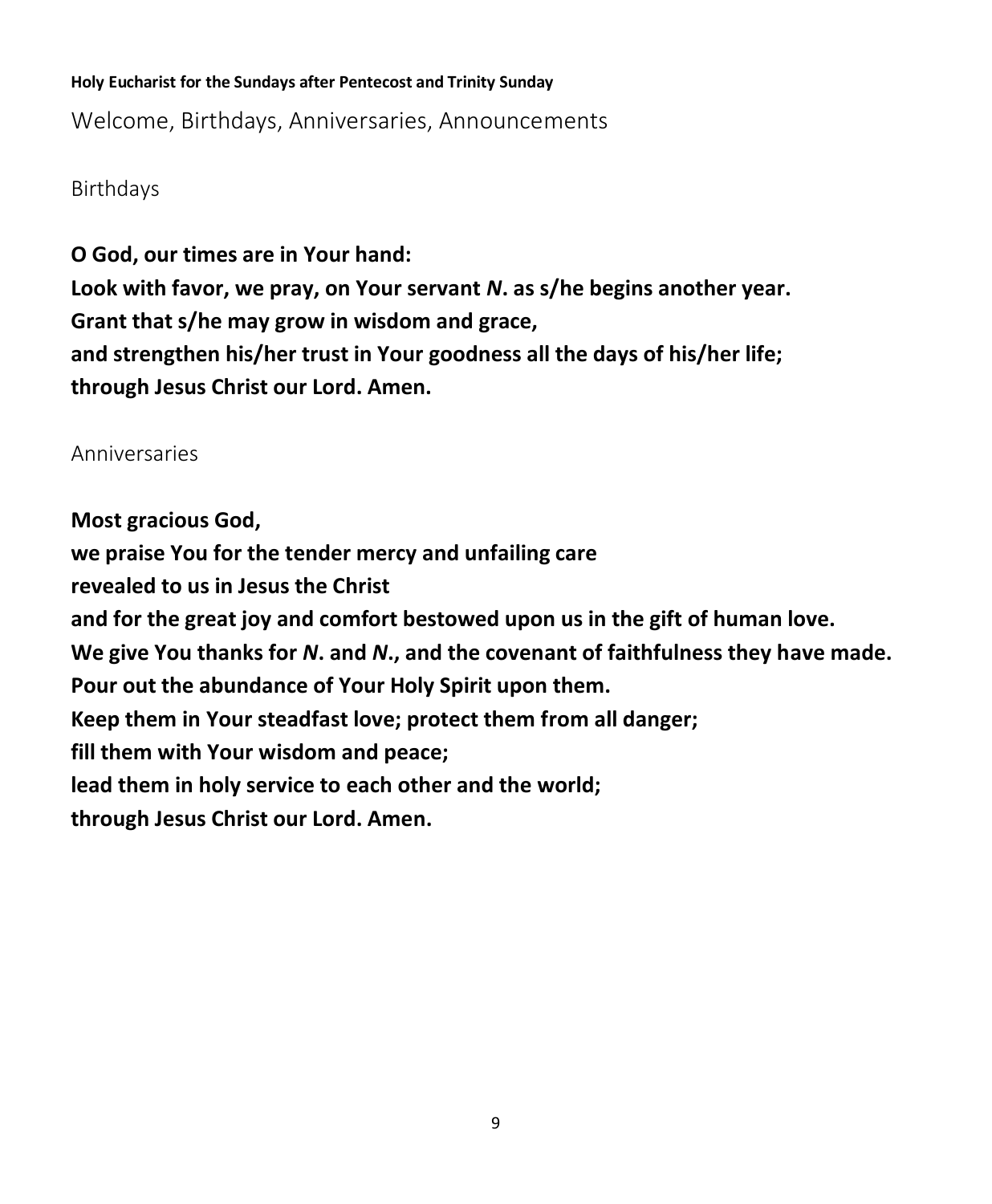The Holy Communion

The Offertory and the Offering of the Gifts

Ascribe to the Lord the honor due God's Name; bring offerings and come into God's courts.

*The Choir sings an anthem as a collection is taken for the work of St Stephen's. Representatives of the congregation bring the people's offerings of bread and wine, and money or other gifts, to the altar.*

*The people stand after the offerings are presented and placed on the Altar.* 

#### *At 8am*

**Yours, Lord, is the greatness, the power, the glory, the splendor, and the majesty; for everything in heaven and on earth is Yours.**

**All things come from You, and of Your own do we give You.**



*At 10am*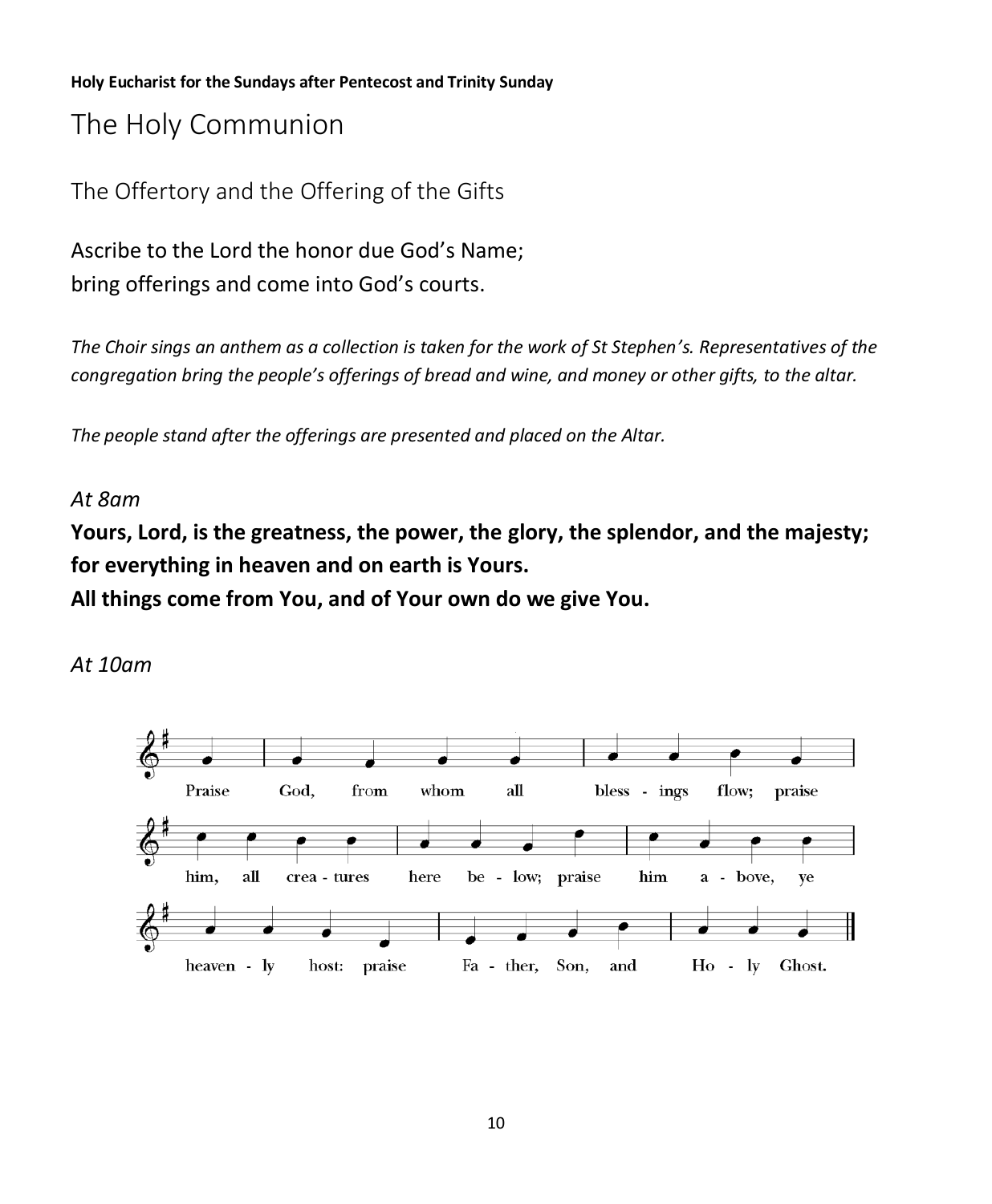The Great Thanksgiving The Church of England *Common Worship*: Eucharistic Prayer H

*The people remain standing.*

The Lord is here. **God's Spirit is with us.** Lift up your hearts. **We lift them to the Lord.** Let us give thanks to the Lord our God. **It is right to give God thanks and praise.**

It is right to praise You, God, Lord of all creation; in Your love You made us for Yourself. When we turned away You did not reject us, but came to meet us in Your Son. **You embraced us as Your children and welcomed us to sit and eat with You.**

In Christ You shared our life that we might live in Him and He in us. **He opened His arms of love upon the cross and made for all the perfect sacrifice for sin.**

On the night He was betrayed, at supper with His friends He took bread, and gave You thanks; He broke it and gave it to them, saying: Take, eat; this is my body which is given for you; do this in remembrance of me. **Holy God, we do this in remembrance of Him: His body is the Bread of Life.**

At the end of supper, taking the cup of wine, He gave You thanks, and said: Drink this, all of you; this is my blood of the new covenant, which is shed for you for the forgiveness of sins; do this in remembrance of me. **Holy God, we do this in remembrance of Him: His Blood is shed for all.**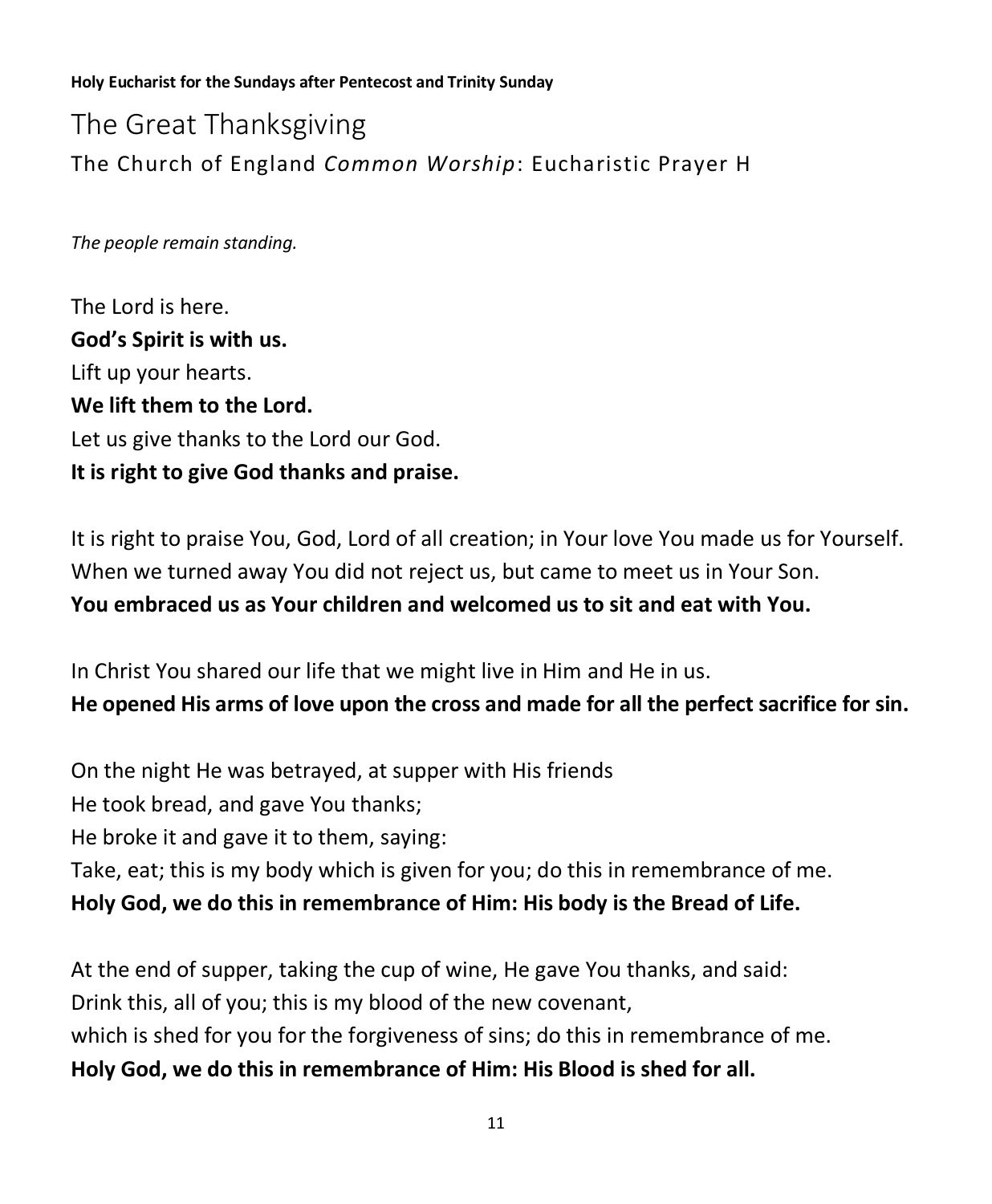As we proclaim His death and celebrate His rising in glory, send Your Holy Spirit that this bread and this wine may be to us the body and blood of Your dear Son.

**As we eat and drink these holy gifts make us one in Christ, our risen Lord.**

With Your whole Church throughout the world, we offer You this sacrifice of praise and lift our voice to join the eternal song of Heaven:

*Celebrant and People say at 8am and sing at 10am:*

**Holy, holy, holy Lord, God of power and might, Heaven and earth are full of Your glory. Hosanna in the highest. Blessed is He who comes in the name of the Lord. Hosanna in the highest.**

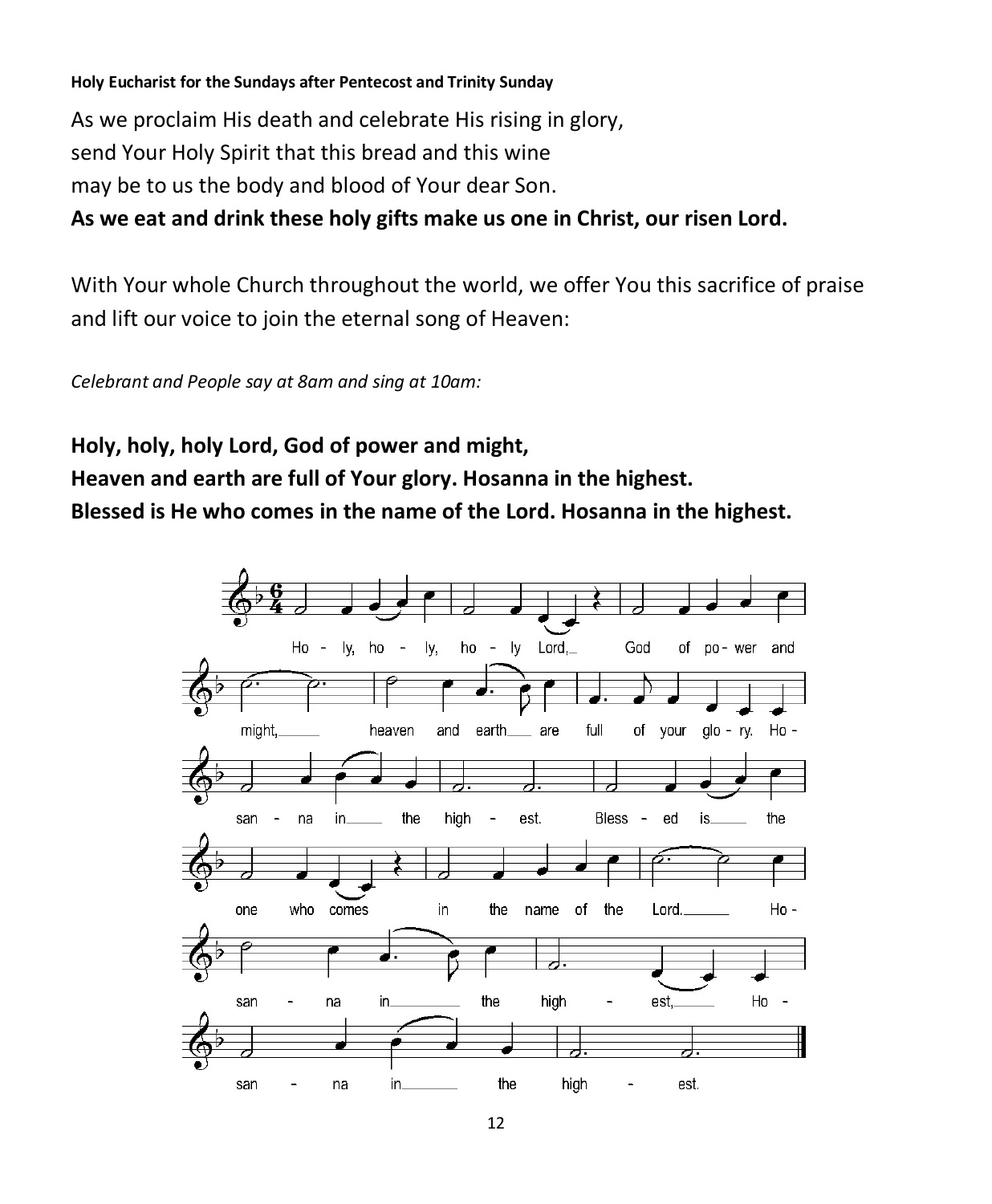The Lord's Prayer

*As at the Day of Pentecost, use any form or language with which you most feel comfortable.*

As our Savior Christ has taught us, we now pray, **Our Father in heaven, hallowed be Your Name, Your kingdom come, Your will be done, on earth as in Heaven. Give us today our daily bread. Forgive us our sins as we forgive those who sin against us. Save us from the time of trial, and deliver us from evil. For the kingdom, the power, and the glory are Yours, now and for ever. Amen.**

The Breaking of the Bread

*The Priest breaks the consecrated Bread. Then the following is said at 8am and sung at 10am.*

Alleluia. Christ our Passover is sacrificed for us; **Therefore let us keep the feast. Alleluia.**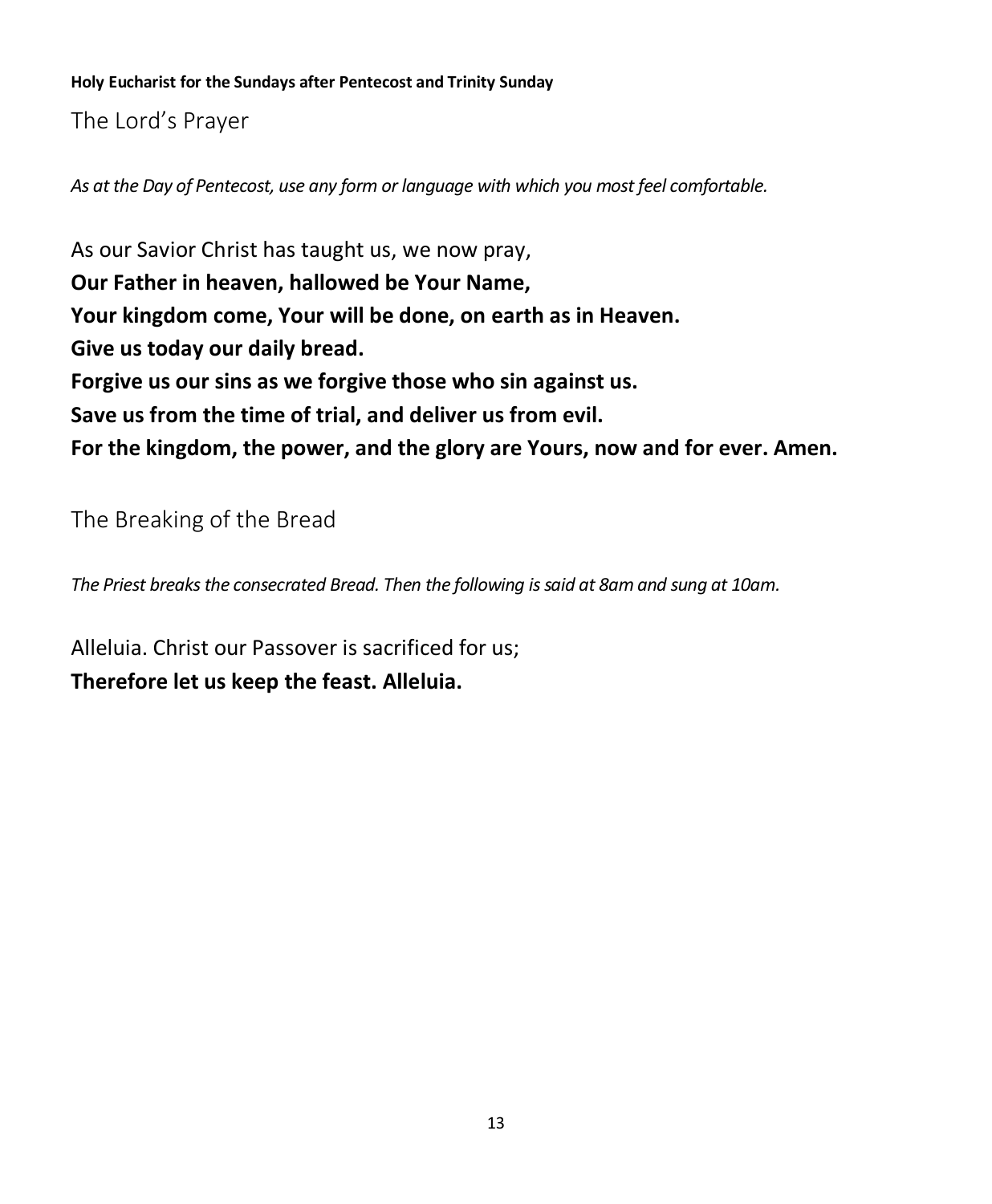

The Gifts of God for the People of God. Take them in remembrance that Christ died for you, and feed on Him in your hearts by faith, with thanksgiving.

*The ministers receive the Sacrament in both kinds, and then immediately deliver it to the people.*

*At St. Stephen's, all are welcome to come to the altar. If you would like to receive Communion / the Sacrament, please place your hands, palms upward, to receive the bread, and then receive the wine from the chalice. If you would prefer a blessing, please cross your arms over your chest and bow your head for a blessing from the Priest.*

*The Bread and the Cup are given with these words The Body of Christ, the bread of heaven. [Amen.] The Blood of Christ, the cup of salvation. [Amen.]*

*During the ministration of Communion, hymns or anthems may be sung.*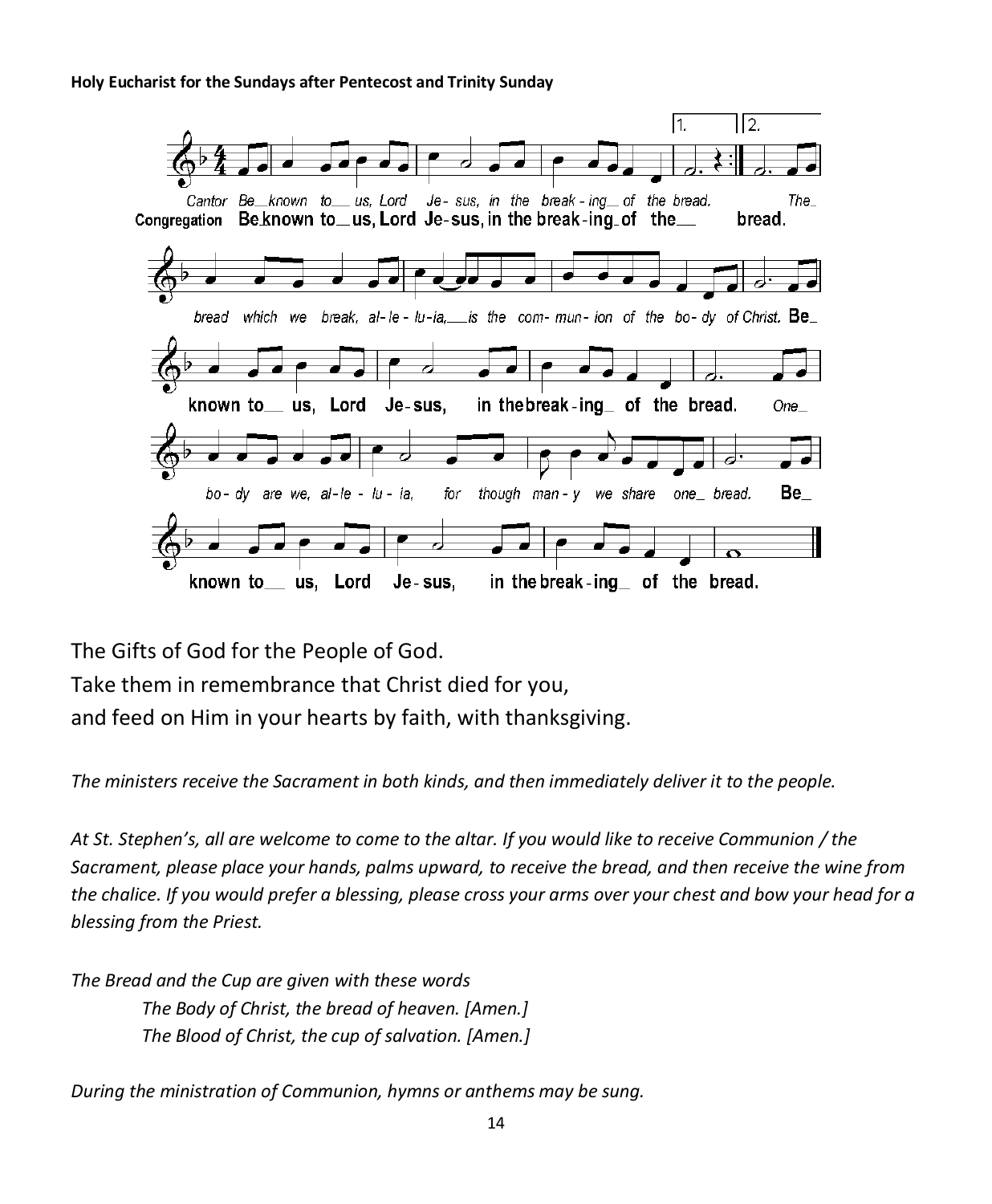Post-Communion Prayer

*After Communion, the Priest says*

Let us pray.

**God of abundance, You have fed us with the Bread of Life and Cup of Salvation; You have united us with Christ and one another; and You have made us one with all Your people in heaven and on earth. Now send us forth in the power of Your Spirit, that we may proclaim Your redeeming love to the world and continue for ever in the risen life of Christ our Savior. Amen.**

The Sending forth of the Lay Eucharistic Visitors:

*N.* **In the name of this congregation we send you forth bearing these Holy gifts that those to whom you go may share with us in the Communion of Christ's Body and Blood. We who are many are One body because we share One bread, One cup. Amen.**

The Blessing

The Wisdom of God, the Love of God, and the Grace of God strengthen you to be Christ's hands and heart in this world, in the name of the Holy Trinity. **Amen.**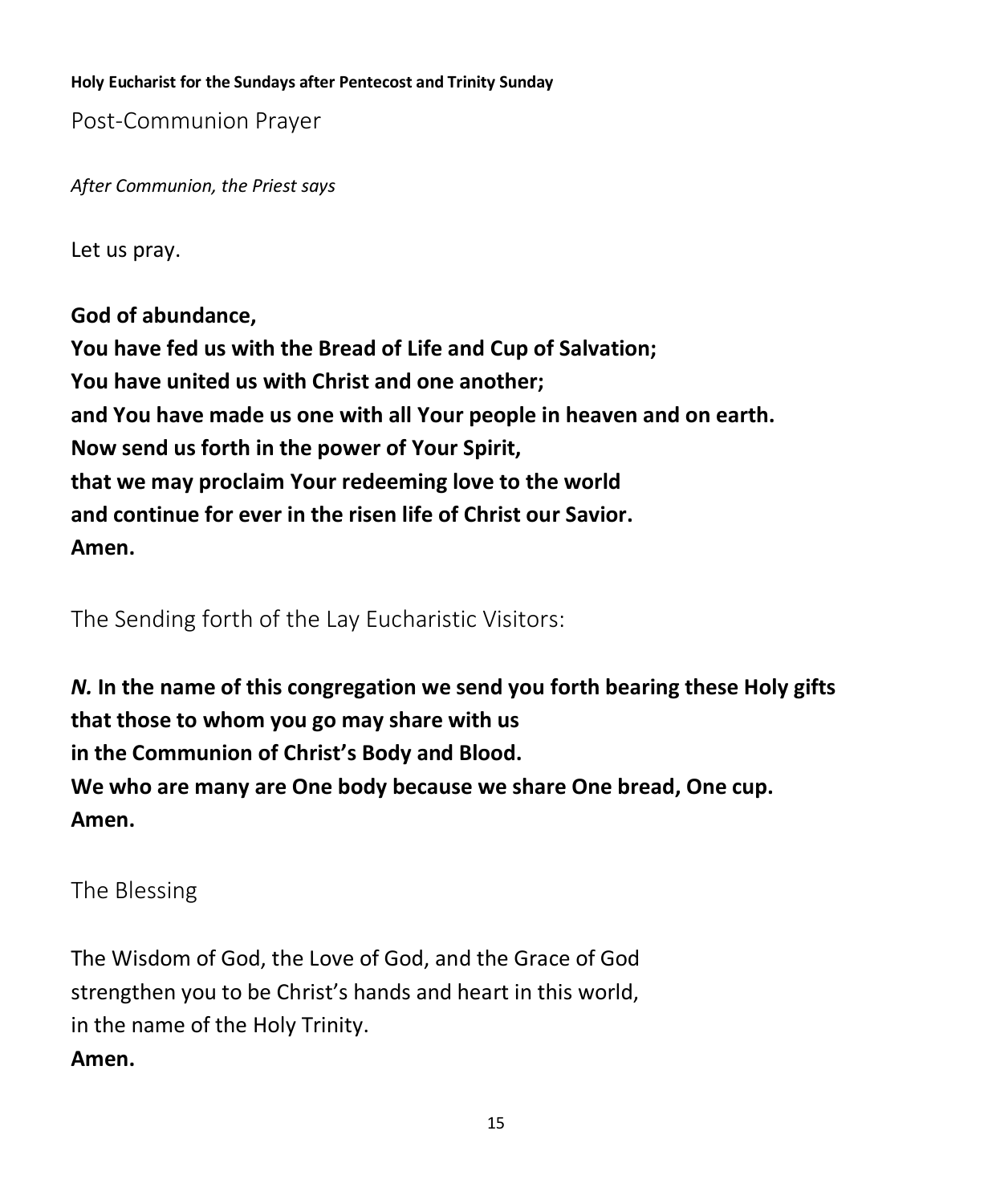Final Hymn

Dismissal

Alleluia! Go in peace to love and serve the Lord. **Thanks be to God. Alleluia! Alleluia!**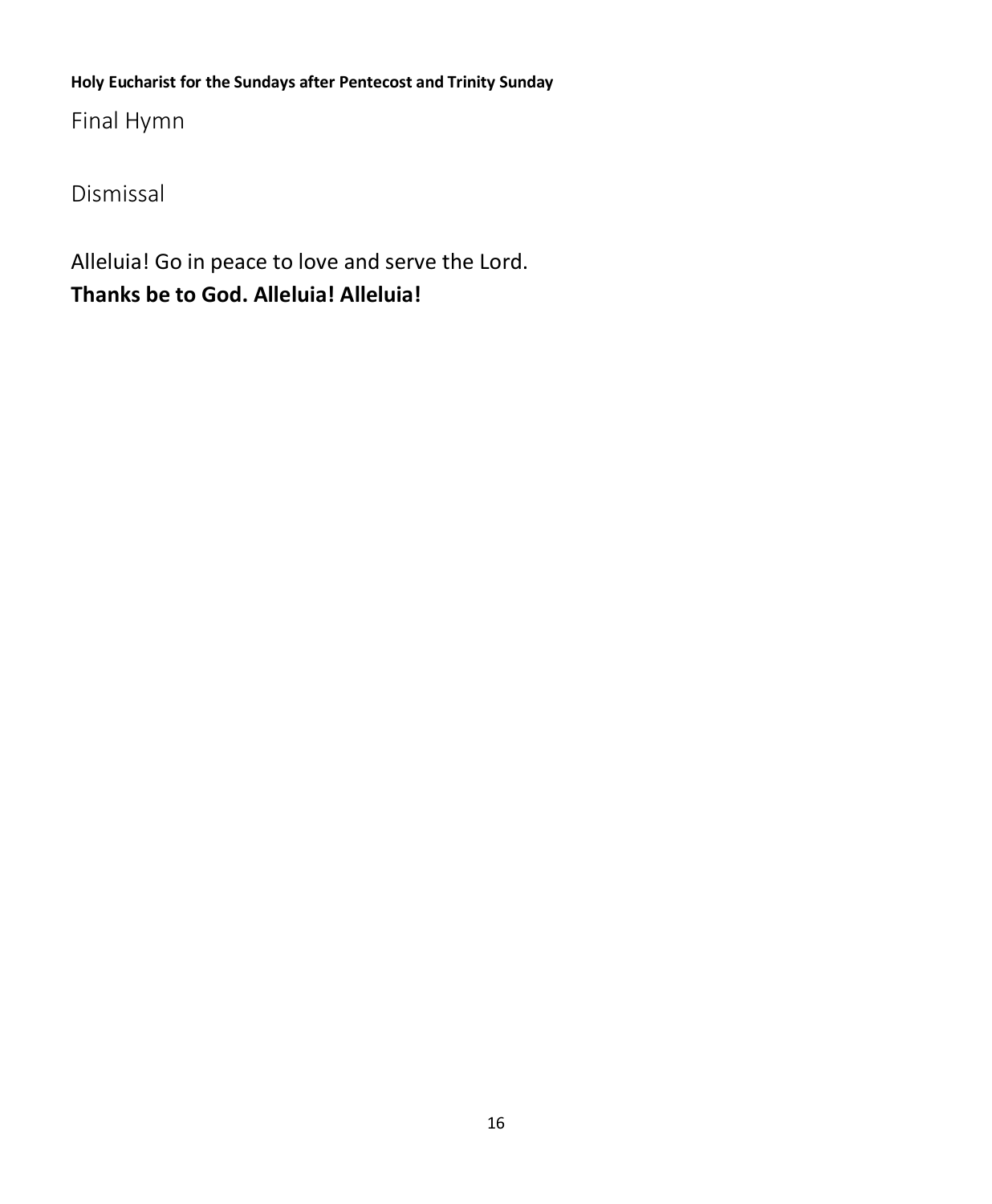**Holy Eucharist for the Sundays after Pentecost and Trinity Sunday** Forms of the Prayers of the People

From *A New Zealand Prayer Book* – First Form

Heavenly God, You have promised to hear when we pray in the name of Your Son. Therefore, in confidence and trust we pray for the Church:

*Particular intercessions/thanksgivings may be offered.*

Holy God, enliven the Church for its mission **that we may be salt of the earth and light to the world.**

Breathe fresh life into Your people.

**Give us power to reveal Christ in word and action.**

We pray for the world:

*Particular intercessions/thanksgivings may be offered.*

Creator of all, lead us and every people into ways of justice and peace. **That we may respect one another in freedom and truth.**

Awaken in us a sense of wonder for the earth and all that is in it. **Teach us to care creatively for its resources.**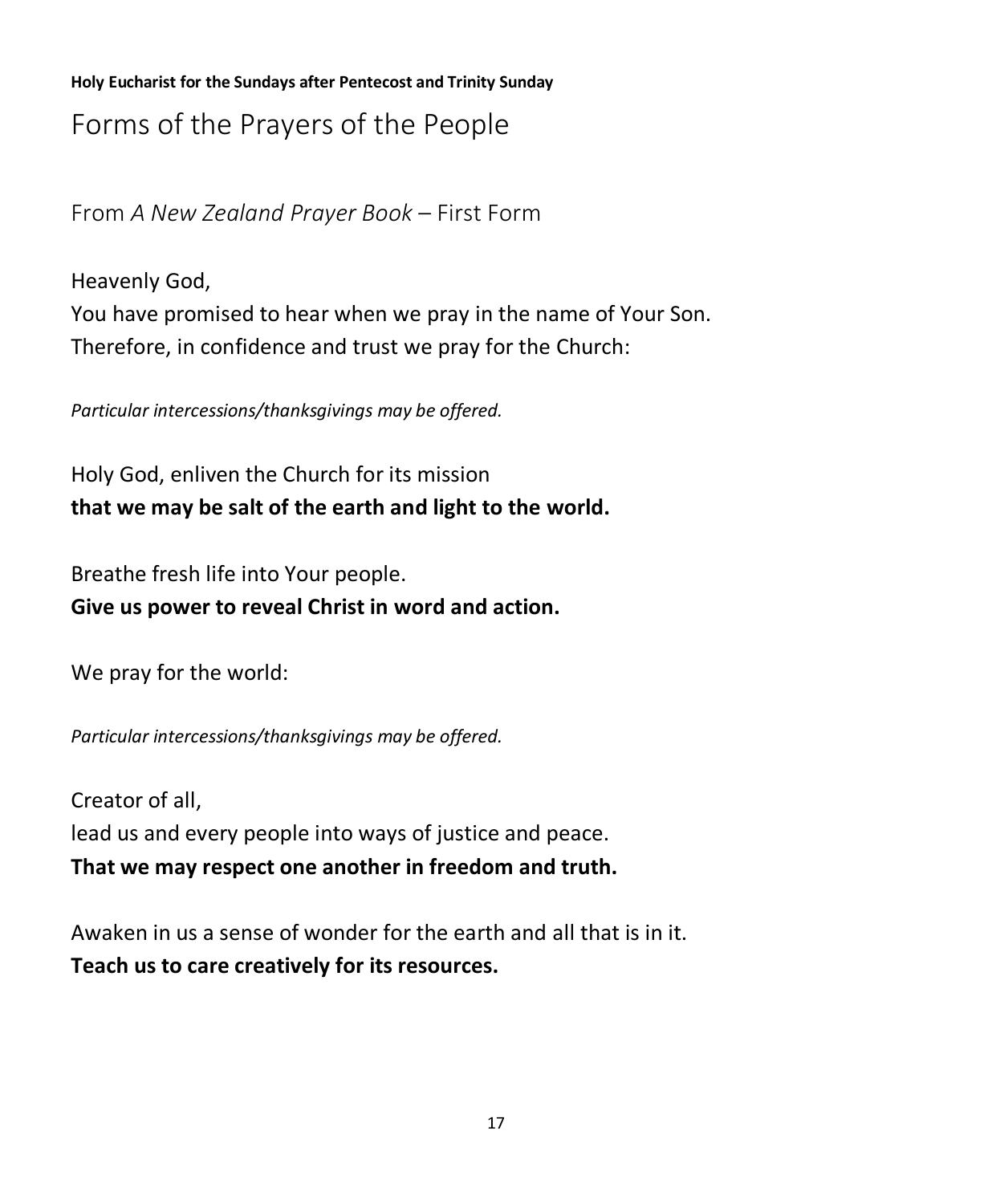We pray for the community: *Particular intercessions/thanksgivings may be offered.*

God of truth, inspire with Your wisdom those whose decisions affect the lives of others **that all may act with integrity and courage.**

Give grace to all whose lives are linked with ours. **May we serve Christ in one another, and love as He loves us.**

We pray for those in need: *Particular intercessions/thanksgivings may be offered.*

God of hope, comfort and restore all who suffer in body, mind or spirit. **May they know the power of Your healing love.** 

Make us willing agents of Your compassion.

**Strengthen us as we share in making people whole.** 

We remember those who have died and those who mourn: *Particular intercessions/thanksgivings may be offered.*

We remember with thanksgiving those who have died in the faith of Christ, and those whose faith is known to You alone. **God of Heaven and earth, into Your hands we commend them.**  Give comfort to those who mourn. **Bring them peace in their time of loss.** 

We praise you for St Stephen's, Mary the mother of Jesus, all Your saints who have entered Your eternal glory.

**May their example inspire and encourage us.**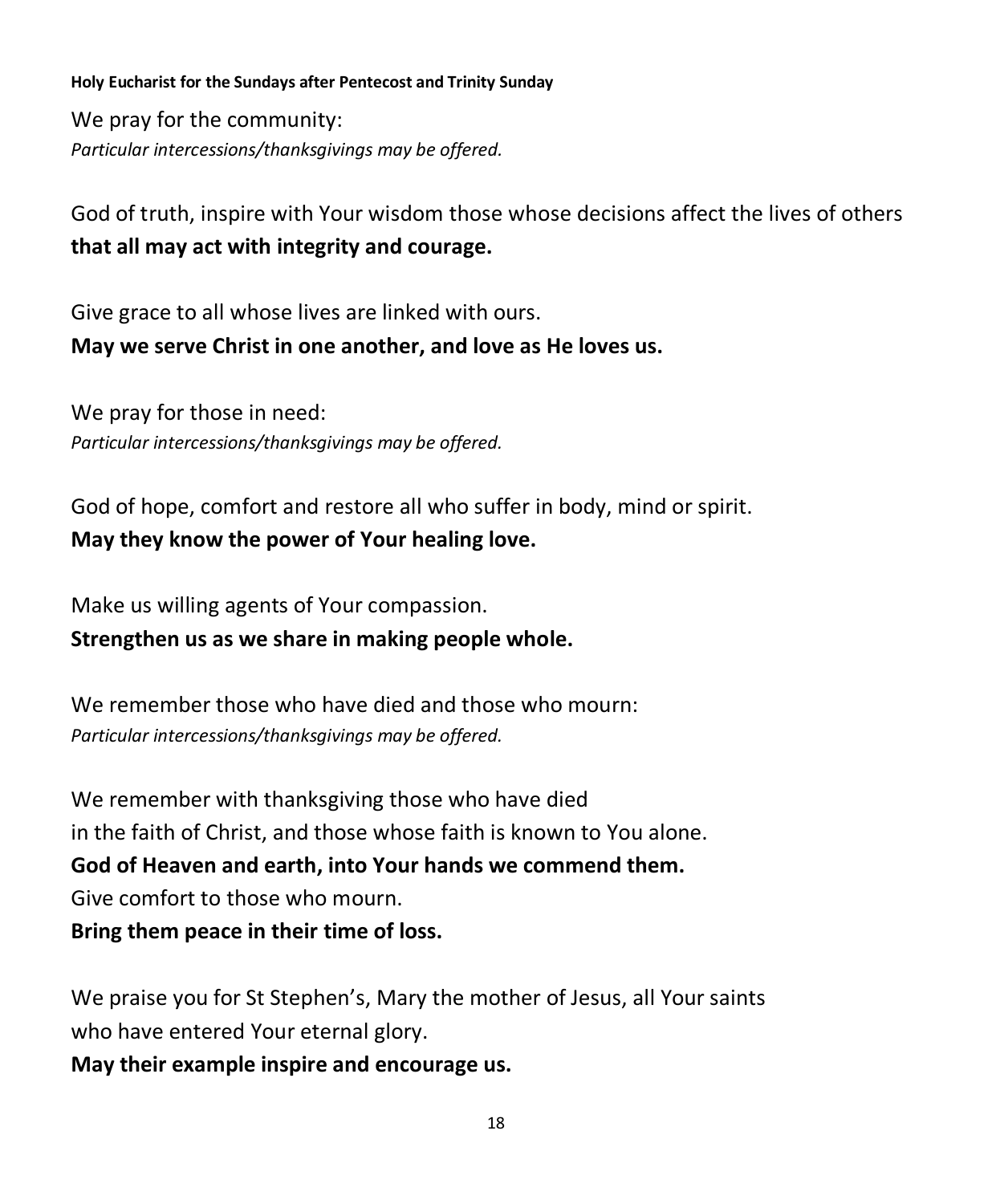We pray for ourselves and our ministries: *Particular intercessions/thanksgivings may be offered.*

*The priest offers a concluding Collect*

Holy God, You have called us to serve You. **Grant that we may walk in Your presence: Your love in our hearts, Your truth in our minds, Your strength in our wills; until, at the end of our journey, we know the joy of our homecoming and the welcome of Your embrace, through Jesus Christ our Lord. Amen.** 

*The service continues on page 5 with The Confession*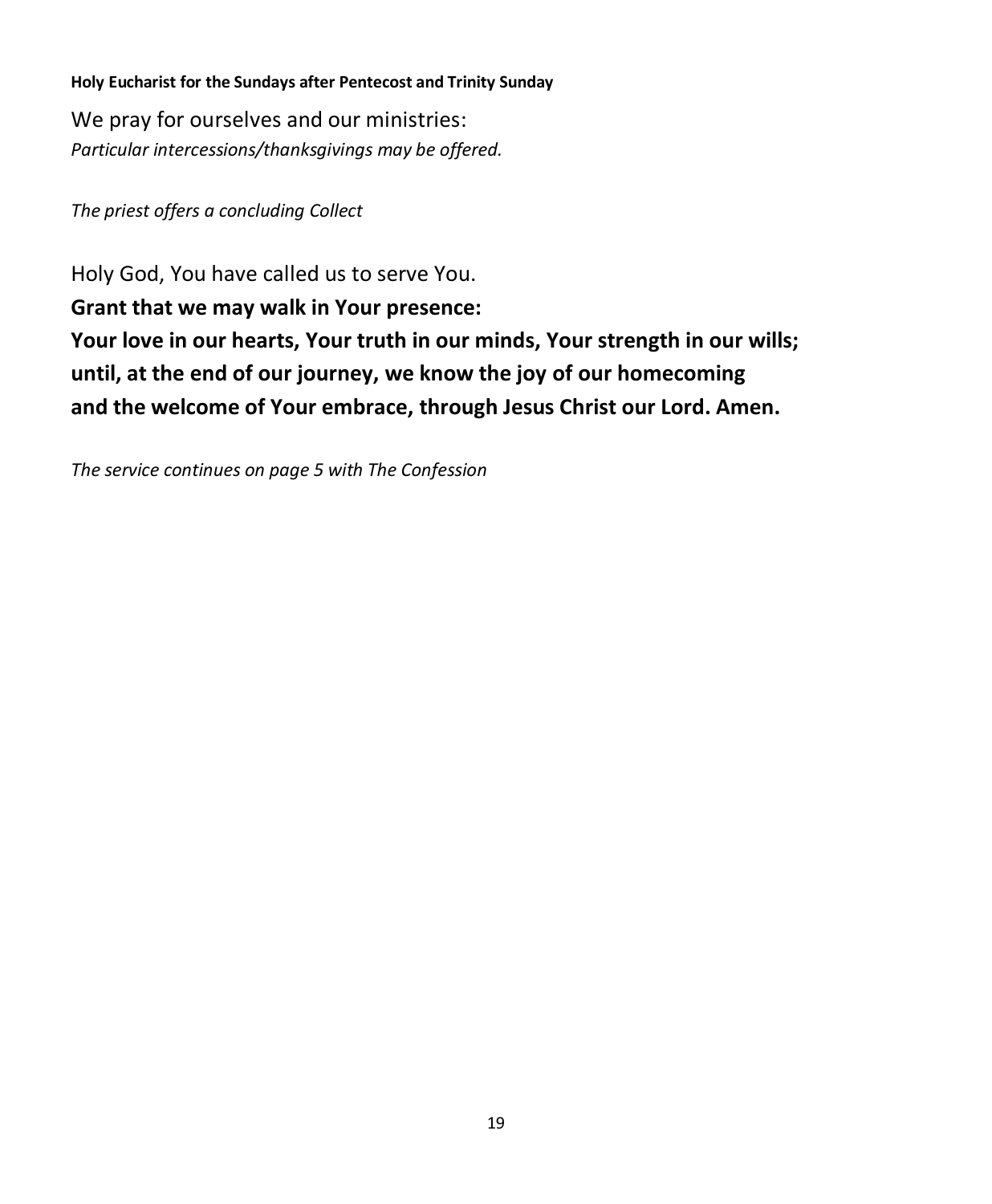From *A New Zealand Prayer Book* – Second Form

God of heaven and earth, through Jesus Christ You promise to hear us when we pray to You in faith with thanksgiving.

We pray for one another, for our families and friends, through whom we learn to love and to be loved. Thank You for all who care for us. Give us grace to serve Christ by serving our neighbors and our community, loving others as He loves us.

## *Silence*

We thank You for the unfailing love You hold out to everyone in Jesus Christ. Comfort and heal those in sorrow, need, sickness or any other trouble. Give them courage and hope in their distress, and bless those who minister to them.

## *Silence*

We remember with gratitude Your many gifts to us in creation and the rich heritage of this land. Help us and people everywhere to share with justice and peace the resources of the earth. Give wisdom to those in authority among us and to all leaders of the nations.

## *Silence*

We pray for Your Church throughout the world, thanking You for all who serve Christ and His kingdom. By Your Spirit strengthen Your people for their work and witness in the world. Unite us in Your truth and love, that we who confess Your name may also reflect Your glory.

## *Silence*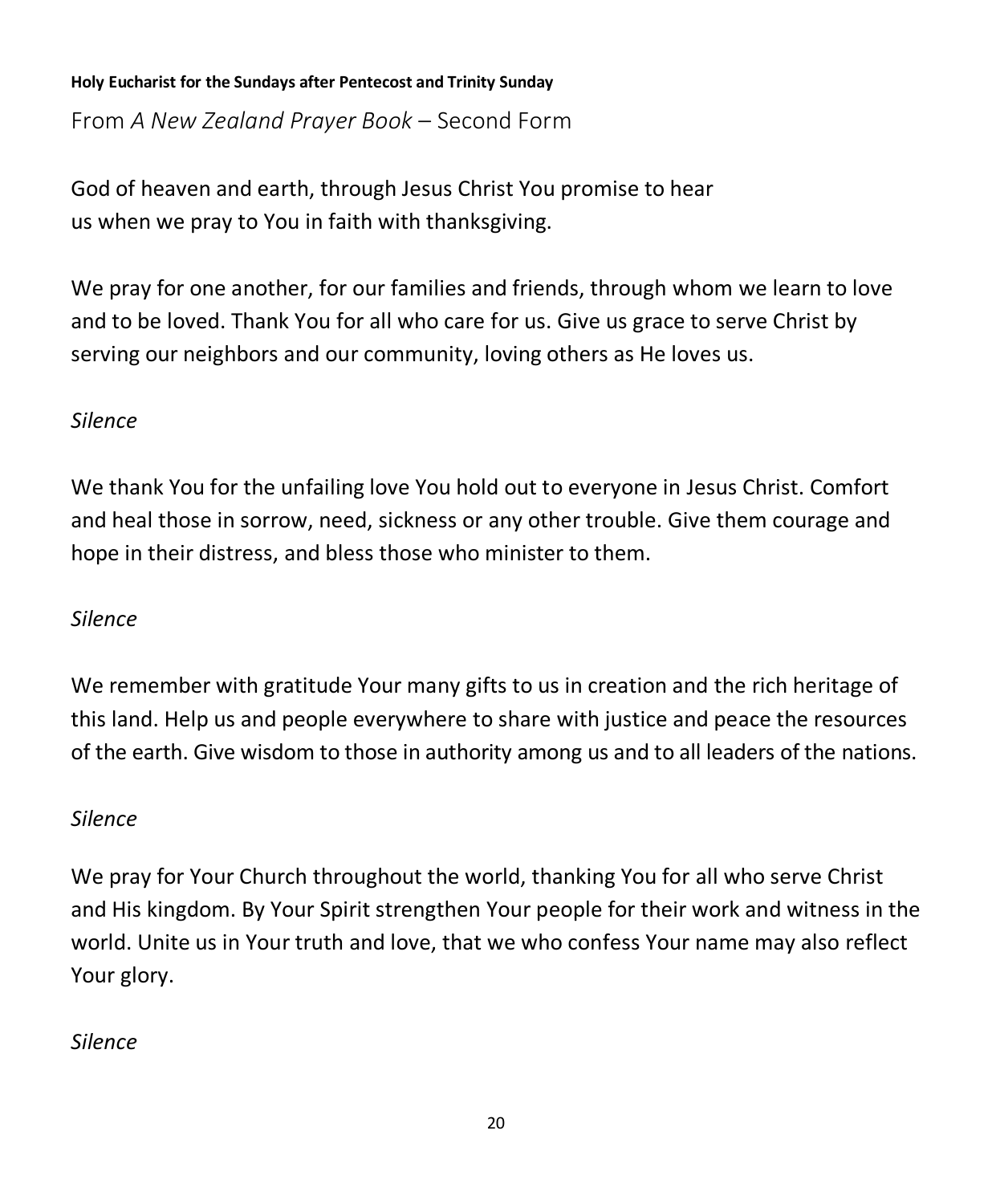We remember with thanksgiving all who have died in Christ, and we rejoice at the faithful witness of Your saints in every age, praying that we may enter with them into the unending joy of Your heavenly kingdom.

### *Silence*

Merciful God, You look with compassion on all who turn to You. Hear the prayers of Your people.

## **Grant that what we have asked in faith we may by your grace receive; through Jesus Christ our Lord. Amen.**

*The priest offers a concluding Collect*

Those things, good Lord, that Your servants have prayed for, give us grace to work for; and in the purpose of Your love answer our prayers and fulfil our hopes for Jesus' sake. **Amen.** 

*The service continues on page 5 with The Confession*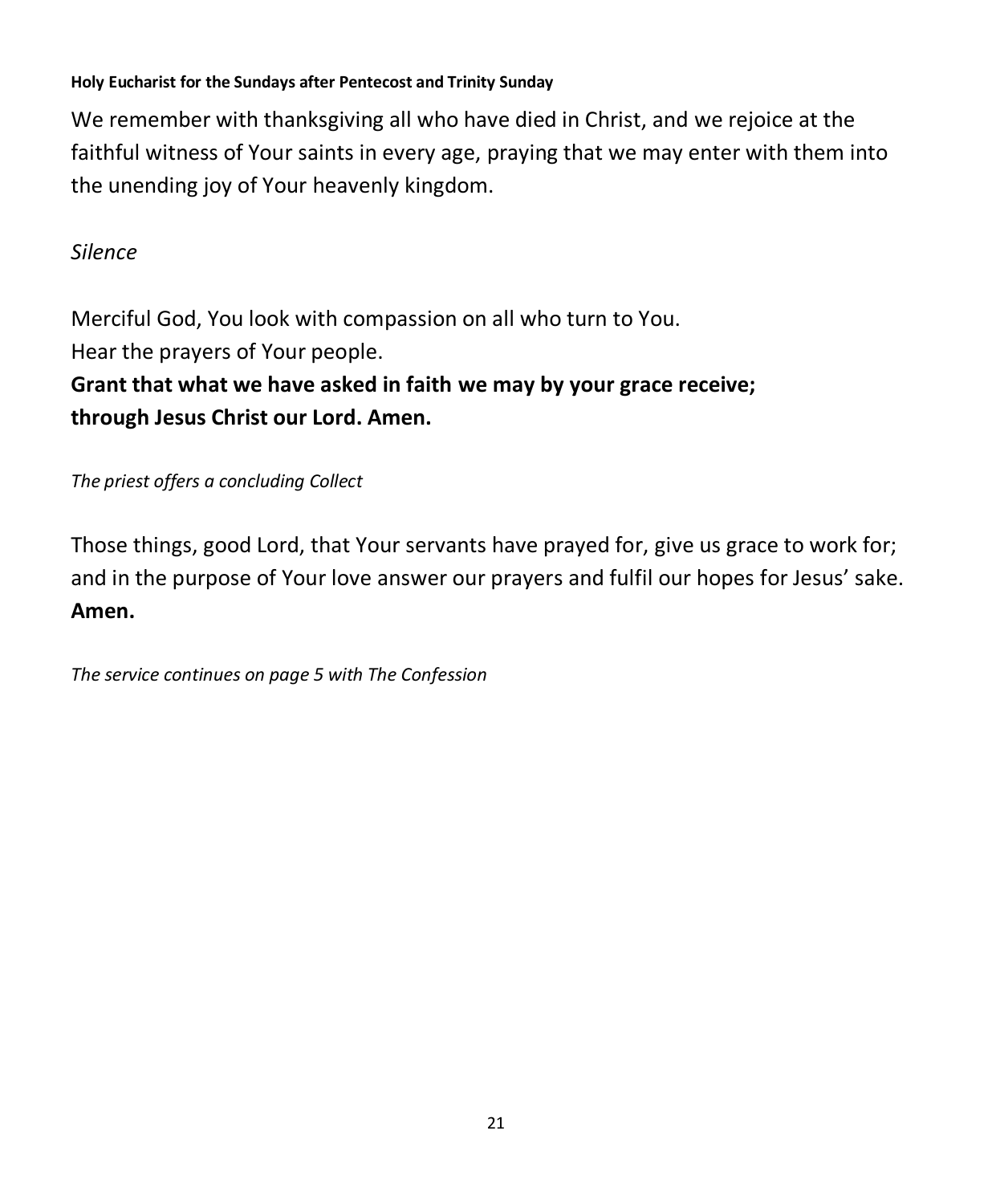From *Book of Common Prayer 1979* – Form VI

In peace, we pray to You, Lord God.

*Silence*

For the people of St Stephen's, for their contributions to the life and work of this parish and for all people in their daily life and work; **For our families, friends, and neighbors, and for those who are alone.**

For this community of San Luis Obispo and its community leaders, the state and nation and for those who govern, and the nations and peoples of the world; **For all who work for justice, freedom, and peace.**

For the beauty that You have surrounded us with, and for the just and proper use of Your creation; **For the victims of hunger, fear, injustice, and oppression.**

For all who are in danger, sorrow, or any kind of trouble; (*especially…*) For our Lay Eucharistic Ministers **and for all those who minister to the sick, the friendless, and the needy.**

For the goodness and love of the faith communities of San Luis Obispo, for the local Christian churches and for the peace and unity of the Church of God; **For all who proclaim the Gospel, and all who seek the Truth.**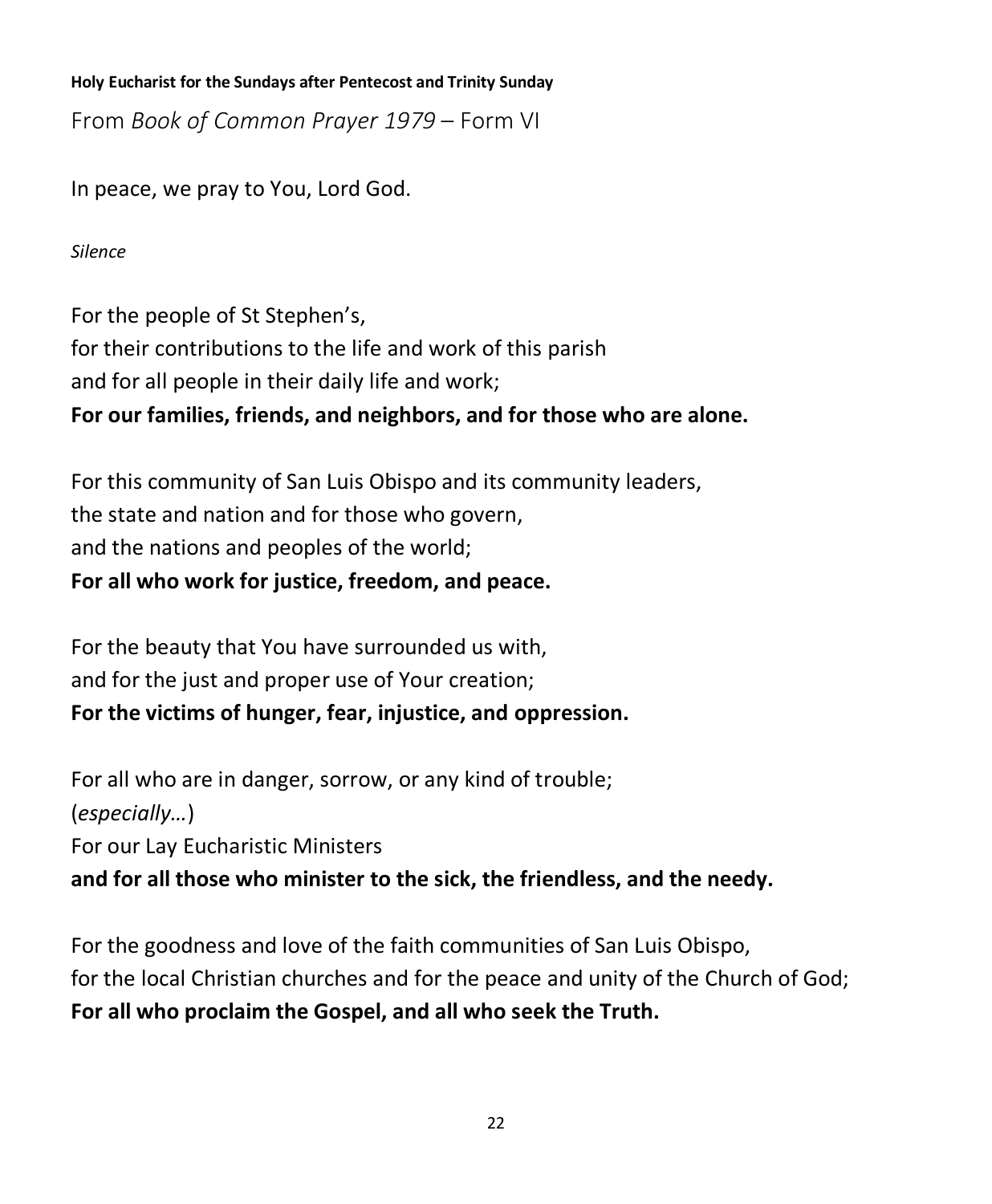**Holy Eucharist for the Sundays after Pentecost and Trinity Sunday** For our Presiding Bishop, our Bishop, and our clergy; and for all bishops and other ministers; **For all who serve God in the Church.**

For the special needs and concerns of this congregation.

*The People may add their own petitions*

Hear us, Lord;

**For Your mercy is great.**

We thank You, Lord, for all the blessings of this life.

*The People may add their own thanksgivings*

We will exalt You, O God and Savior; **And praise Your Name for ever and ever.**

We pray for all who have died, **that they may have a place in Your eternal kingdom.**

*The People may add their own petitions*

Lord, let Your loving-kindness be upon them; **Who put their trust in You.**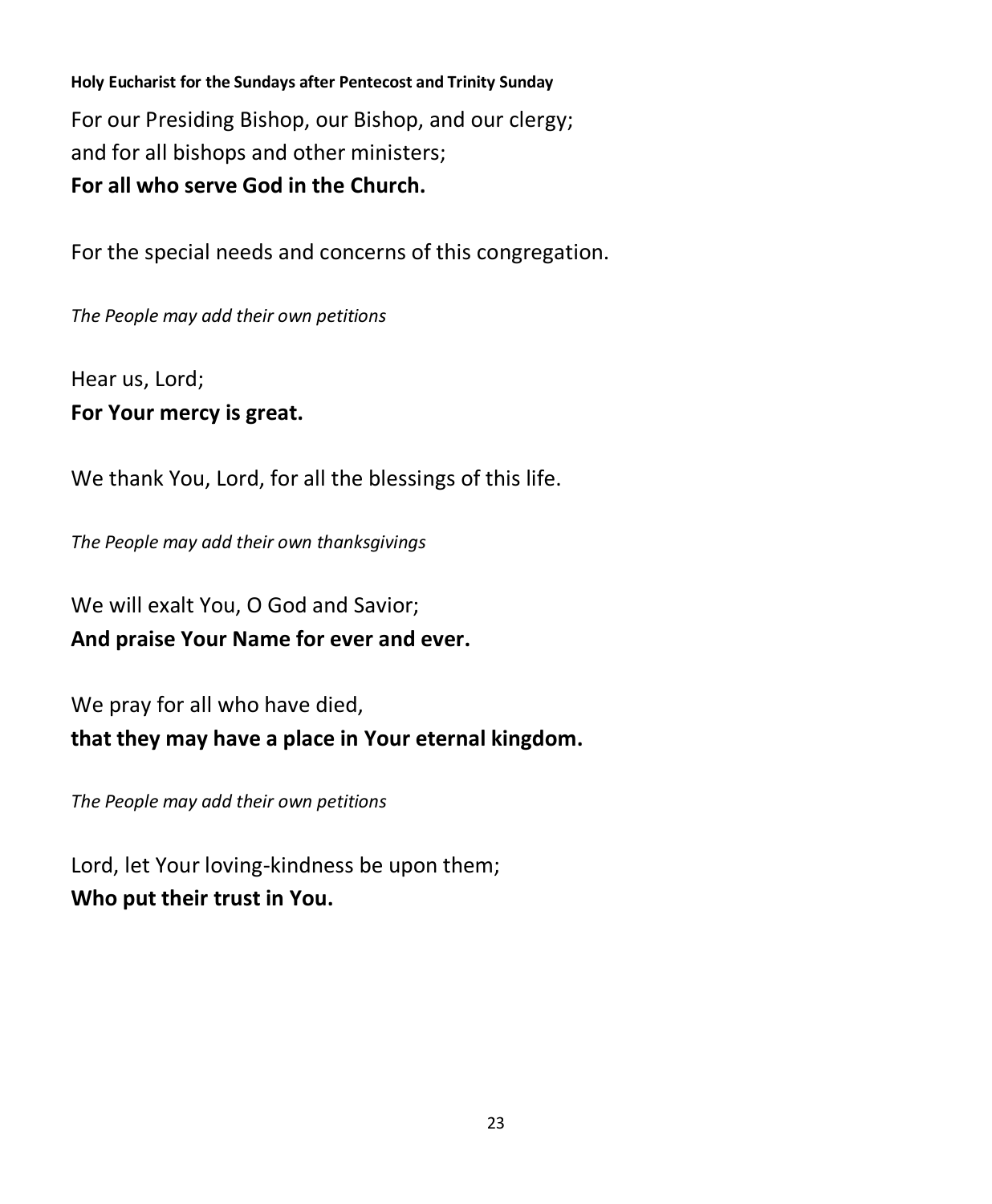*The priest offers a concluding Collect*

Almighty God, to whom our needs are known before we ask: Help us to ask only what accords with Your will; and those good things which we dare not, or in our blindness cannot ask, grant us for the sake of Your Son Jesus Christ our Lord. **Amen.**

*The service continues on page 5 with The Confession*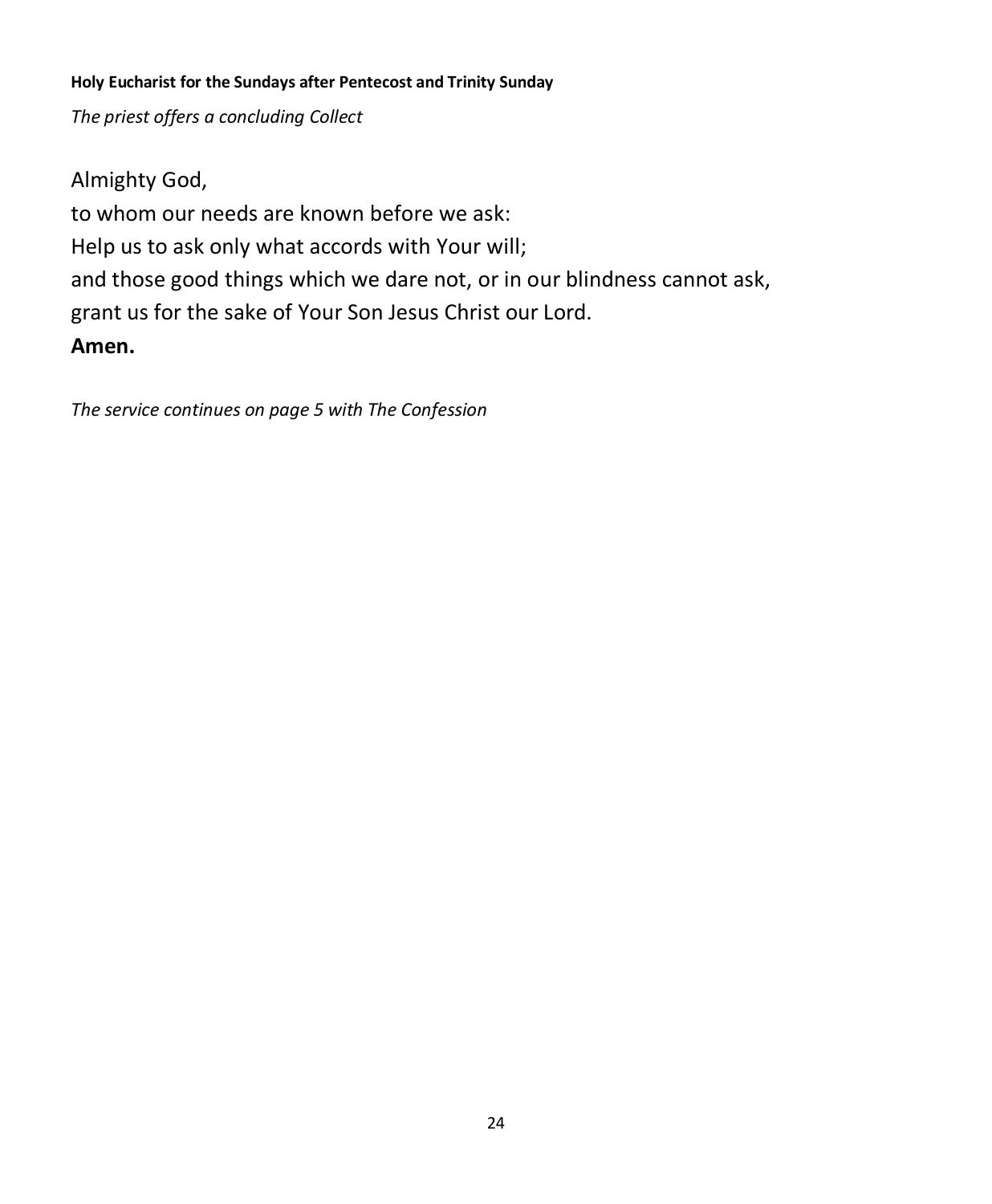From the Church of England's *Common Worship* – Form 5

In the power of the Spirit and in union with Christ, let us pray to God.

For the peace of the whole world, for the welfare of the Holy Church of God, and for the unity of all, let us pray to the Lord. **Lord, have mercy.**

For *N* our bishop, for the leaders of our sister Churches, and for all clergy and people, let us pray to the Lord. **Lord, have mercy.**

For the leaders of the United States and in the State of California, for the leaders of all the nations, and for all in authority, let us pray to the Lord. **Lord, have mercy.**

For this community of San Luis Obispo, for every city, town and village, and for all the people who live within them, let us pray to the Lord. **Lord, have mercy.**

For good weather, and for abundant harvests for all to share, let us pray to the Lord. **Lord, have mercy.**

For those who travel by land, air, or water, for the sick and the suffering, for prisoners and captives, and for their safety, health and salvation, let us pray to the Lord. **Lord, have mercy.**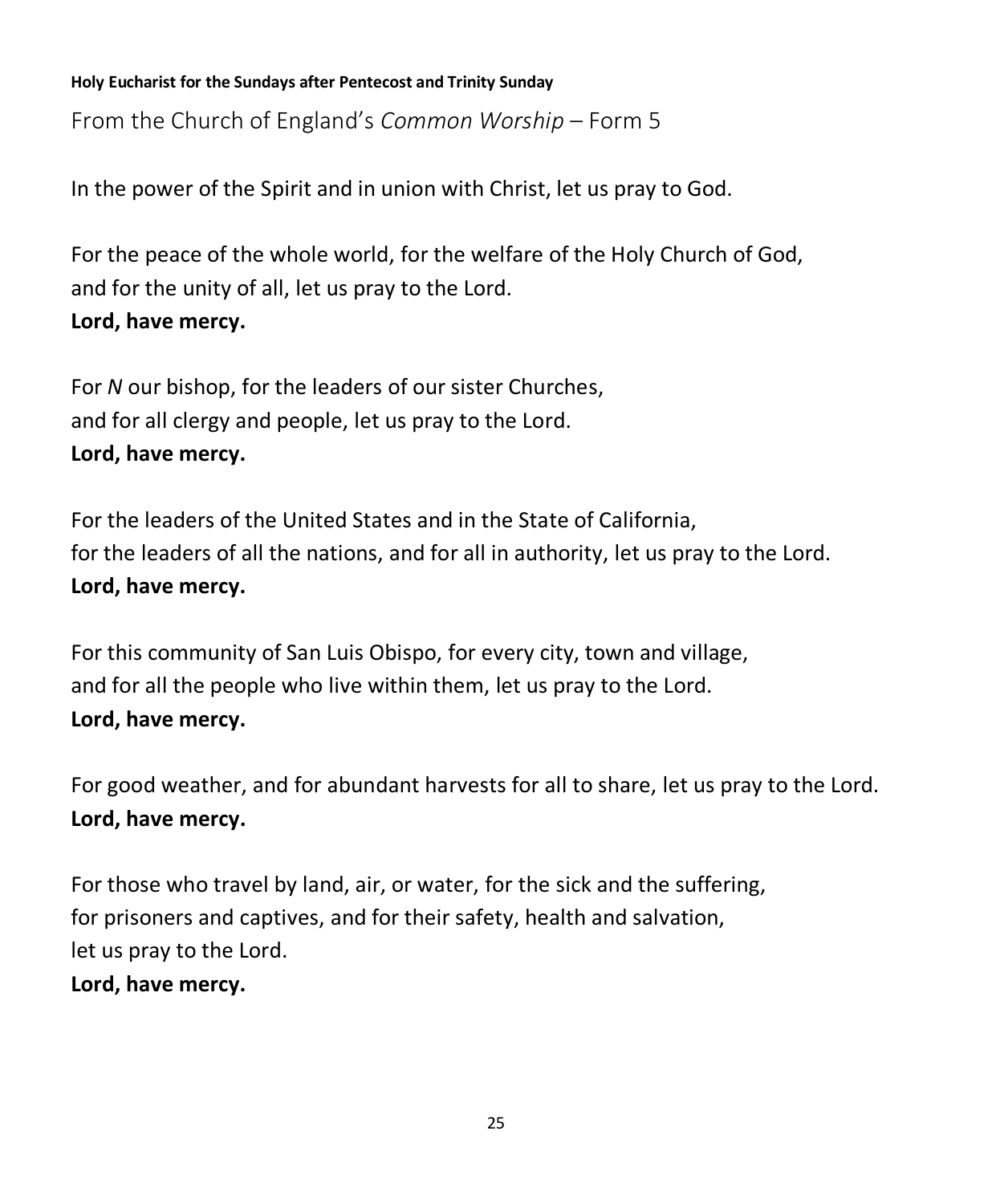**Holy Eucharist for the Sundays after Pentecost and Trinity Sunday** For our deliverance from all affliction, strife and need, and for the absolution of our sins and offences, let us pray to the Lord. **Lord, have mercy.**

Remembering all who have gone before us in faith, and in communion with St Stephen's, Mary, Jesus' mother and all the saints, we commit ourselves, one another, and our whole life to Christ our God; **to You, O Lord.**

#### *The priest offers a concluding Collect*

Almighty God, by your Holy Spirit you have made us one with Your saints in heaven and on earth: grant that in our earthly pilgrimage we may ever be supported by this fellowship of love and prayer, and know ourselves surrounded by their witness to Your power and mercy; through Jesus Christ our Lord. **Amen.**

*The service continues on page 5 with The Confession*

*Material in this booklet comes from The Book of Common Prayer 1979, and from Enriching Our Worship, and from Enriching Our Music © Church Publishing and from A New Zealand Prayer Book 1988 @ The Anglican Church in Aotearoa, New Zealand and Polynesia and from Common Worship: Services and Prayers for the Church of England Church House Publishing, 2000, © The Archbishops' Council. Used by Permission. CCLI Copyright License number: 11609736 & CSPL149685. RiteSong license #A-713878. Hymn permission used by Rite Song a one-time use reprint license for congregational use.*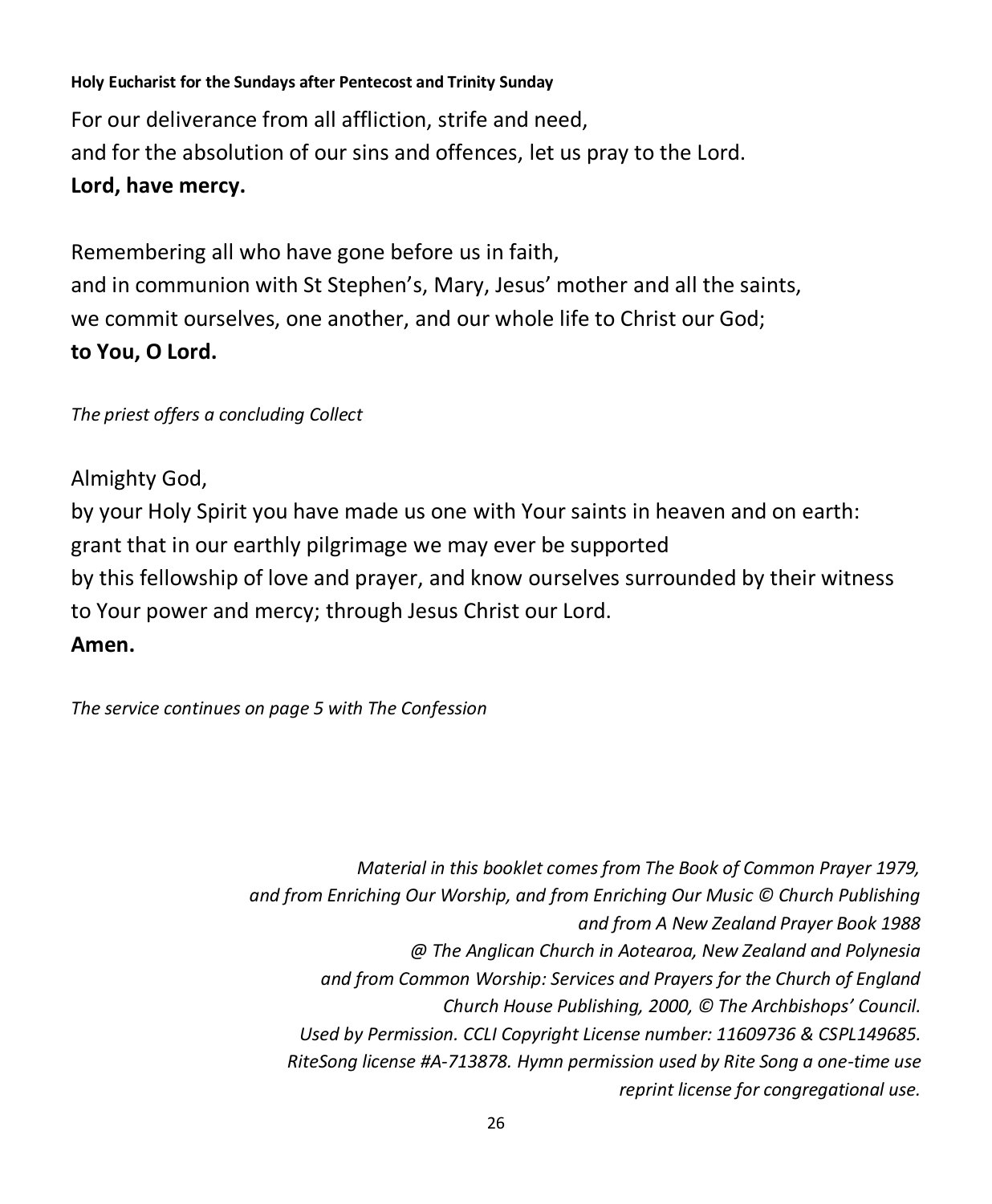The Episcopal Church is related to the Church of England and part of the worldwide Anglican Communion. We are part of the Diocese of El Camino Real, which is a grouping churches from San Luis Obispo County to Santa Clara County.

St. Stephen's was founded in 1867 as the first organized Protestant church in San Luis Obispo County. The original church building, locally known as a "carpenter gothic" gem, was built of Monterey Pine beams from Cambria, CA and covered with redwood on this site, which cost \$10. The rich hues of our memorial stained-glass windows reflect both a pioneer heritage and a radiant future. The building today still retains the lines and flavor of the original structure.

Sunday Morning Services:

8am Quiet, contemplative Holy Eucharist 10am Holy Eucharist with music and Sunday School

Please check the weekly bulletin or our website for other services and activities. www.ststephensslo.org

Land Acknowledgement

We acknowledge that we gather on the traditional territory and homelands of the yak tit<sup>y</sup>u tit<sup>y</sup>u yak tiłhini (ytt) Northern Chumash people, the first peoples of San Luis Obispo, who are still here, and we honor with gratitude the land itself and the life of the Chumash Tribe. Acknowledging the land is a transformative act that works to undo the intentional erasure of indigenous peoples.